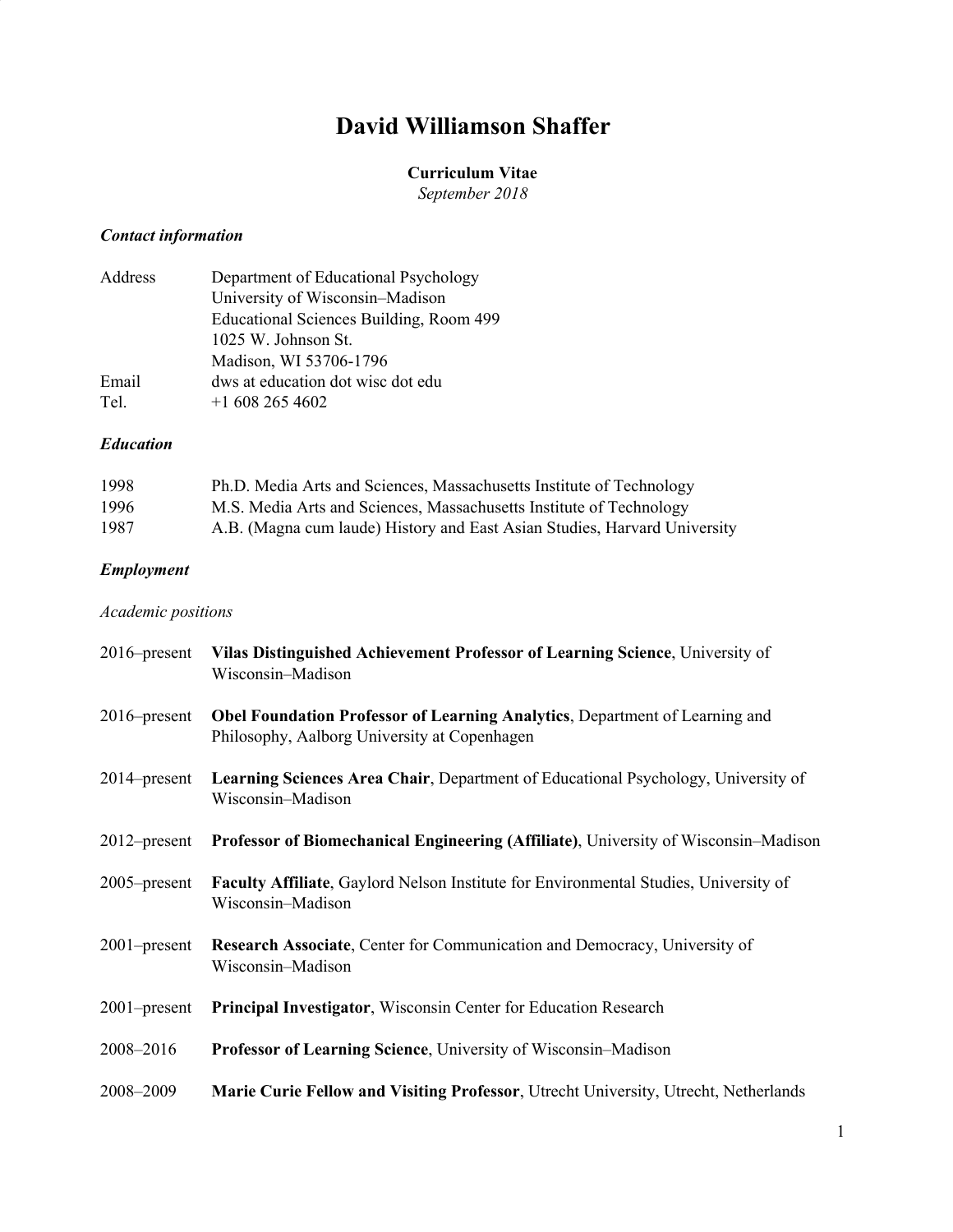| 2008-2009       | Visiting Professor of Psychology, The Open University of the Netherlands, Heerlen,<br>Netherlands                     |
|-----------------|-----------------------------------------------------------------------------------------------------------------------|
| 2008-2009       | Visiting Professor, Danish Pedagogical University, Copenhagen, Denmark                                                |
| 2006-2008       | Associate Professor of Educational Psychology, University of Wisconsin-Madison                                        |
| 2006-2008       | Associate Professor of Curriculum and Instruction (Affiliate), University of<br>Wisconsin-Madison                     |
| 2004-2007       | Game Scientist, Academic Advanced Distributed Learning Co-Laboratory, University of<br>Wisconsin-Madison              |
| 2001-2006       | Assistant Professor of Educational Psychology, University of Wisconsin-Madison                                        |
| 2001-2006       | Assistant Professor of Curriculum and Instruction (Affiliate), University of<br>Wisconsin-Madison                     |
| 1999-2001       | Lecturer on Education, Education Technology in Education Program, Harvard<br>University Graduate School               |
| 1998-1999       | Visiting Scholar, Performance Assessment Collaboratives for Education, Harvard<br>University                          |
| Other positions |                                                                                                                       |
| 2017-present    | Principal, EFAnalytics                                                                                                |
| 2008-2017       | Principal, EFGames, LLC                                                                                               |
| 1994-1998       | Research Assistant, MIT Media Laboratory, Massachusetts Institute of Technology                                       |
| 1992-1994       | Technology Resource Teacher, Department of Mathematics and Department of History,<br>Castilleja School, Palo Alto, CA |
| 1992            | Curriculum Developer, Education Development Center, Waltham, MA                                                       |
| 1989-1991       | Mathematics Staff Developer, Science Education Development Center, United States<br>Peace Corps/Nepal                 |
| 1987-1988       | Department Chair, Department of History, Mountain School Program of Milton<br>Academy, Vershire, VT                   |
| 1982            | Systems Programmer, MIT Sloan School of Management, Massachusetts Institute of<br>Technology                          |
| 1979-1982       | Data Processing Consultant, The Data Organizer, New York City, NY                                                     |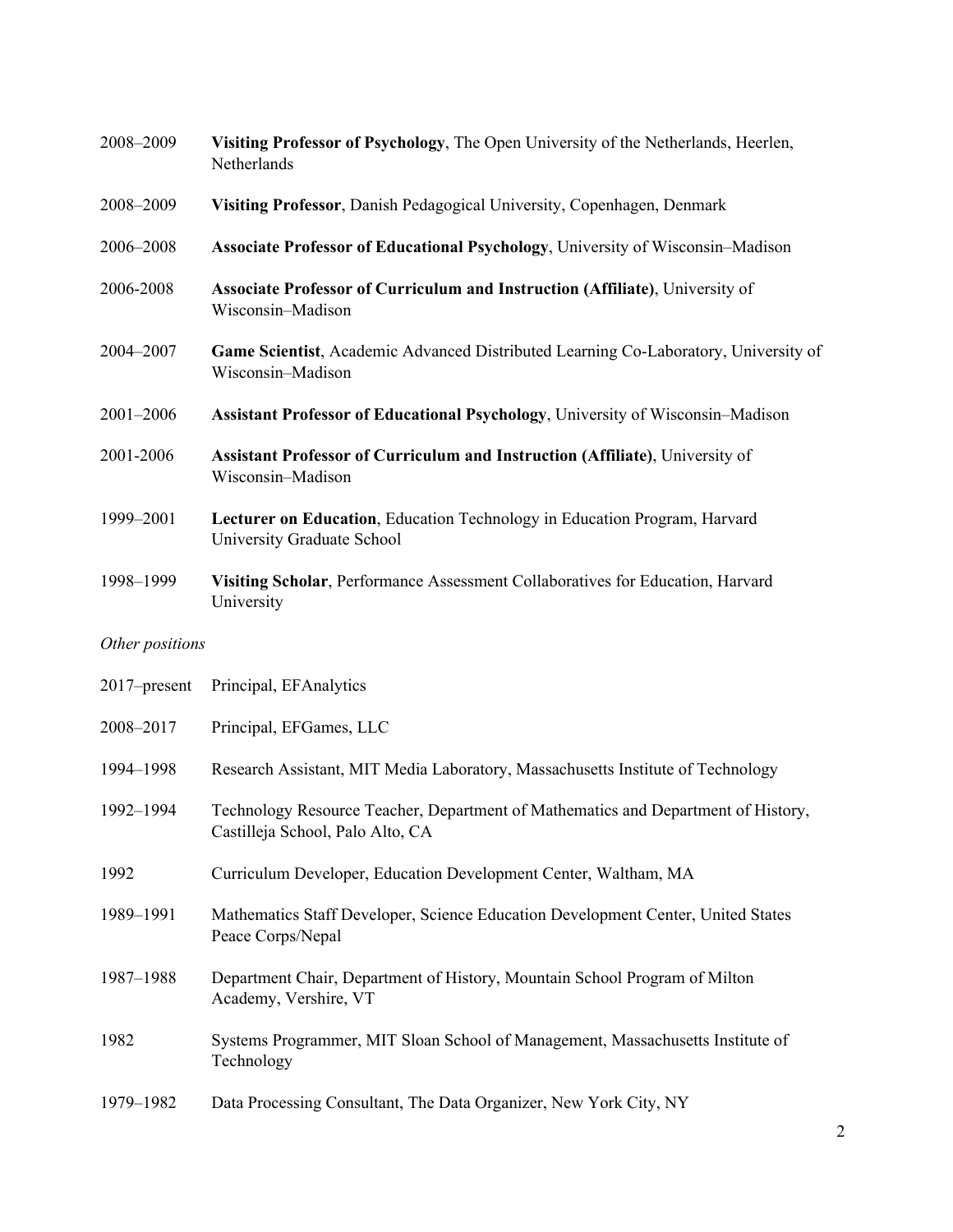# *Research funding*

| <b>TOTALS:</b> | \$15,820,000 (PI)<br>$$2,940,000$ (co-PI)                                                                                                                                                                                                                                      |
|----------------|--------------------------------------------------------------------------------------------------------------------------------------------------------------------------------------------------------------------------------------------------------------------------------|
| 2017-2022      | ECR: Assessing Complex Collaborative STEM Learning at Scale with Epistemic Network<br>Analysis (PI)<br>National Science Foundation: \$2,500,000                                                                                                                                |
| 2017-2021      | AISL: Local Environmental Modeling: A Toolkit for Incorporating Place-Based Learning<br>into Virtual Internships - A Scalable, Informal STEM Learning Environment (PI)<br>National Science Foundation: \$2,000,000                                                             |
| 2016-2018      | The Use of Epistemic Network Analysis to Evaluate Non-technical Skills Performance in<br>Trauma Simulation Education (Co-I; PI Hee Soo Jung, University of Wisconsin-Madison)<br>Stemmler Medical Education Research Fund: \$150,000                                           |
| 2015-2017      | Exploring the Potential of Virtual Internships for Civic and Media Education (Co-PI; PI)<br>Jeremy Stoddard, College of William and Mary)<br>Spencer Foundation: \$50,000                                                                                                      |
| 2014-2018      | DRK-12: Developing and Testing the Internship-inator, a Virtual Internship in STEM<br>Authorware System (PI)<br>National Science Foundation: \$3,000,000                                                                                                                       |
| 2014-2015      | Use of Epistemic Network Analysis to Assess How Surgeons Integrate and Utilize<br>Knowledge during Operative Procedures (Co-PI; PI Anne-Lise D'Angelo, University of<br>Wisconsin-Madison)<br>Surgery-Education Collaborative Grant, University of Wisconsin-Madison: \$15,000 |
| 2013-2014      | Virtual Engineering Internships for High School Students in Long Beach Unified School<br>District (PI)<br>The James Irvine Foundation: \$150,000                                                                                                                               |
| 2013-2015      | RIGEE: Development of Innovation Capacity in Engineering Students through Virtual<br>Internships (Co-PI; PI Cheryl Bodnar, University of Pittsburgh)<br>National Science Foundation: \$125,000                                                                                 |
| 2012-2017      | REESE: Measuring Complex STEM Thinking Using Epistemic Network Analysis (PI)<br>National Science Foundation: \$2,500,000                                                                                                                                                       |
| 2012-2015      | REE: Using a Virtual Engineering Internship to Model the Complexity of Engineering<br>Design Problems (PI)<br>National Science Foundation: \$550,000                                                                                                                           |
| 2012-2014      | TUES-Type 2: First Year Virtual Internships to Increase Persistence of Underrepresented<br>Groups in Engineering: RescuShell and its parent company RescuTek (Co-PI; PI Naomi                                                                                                  |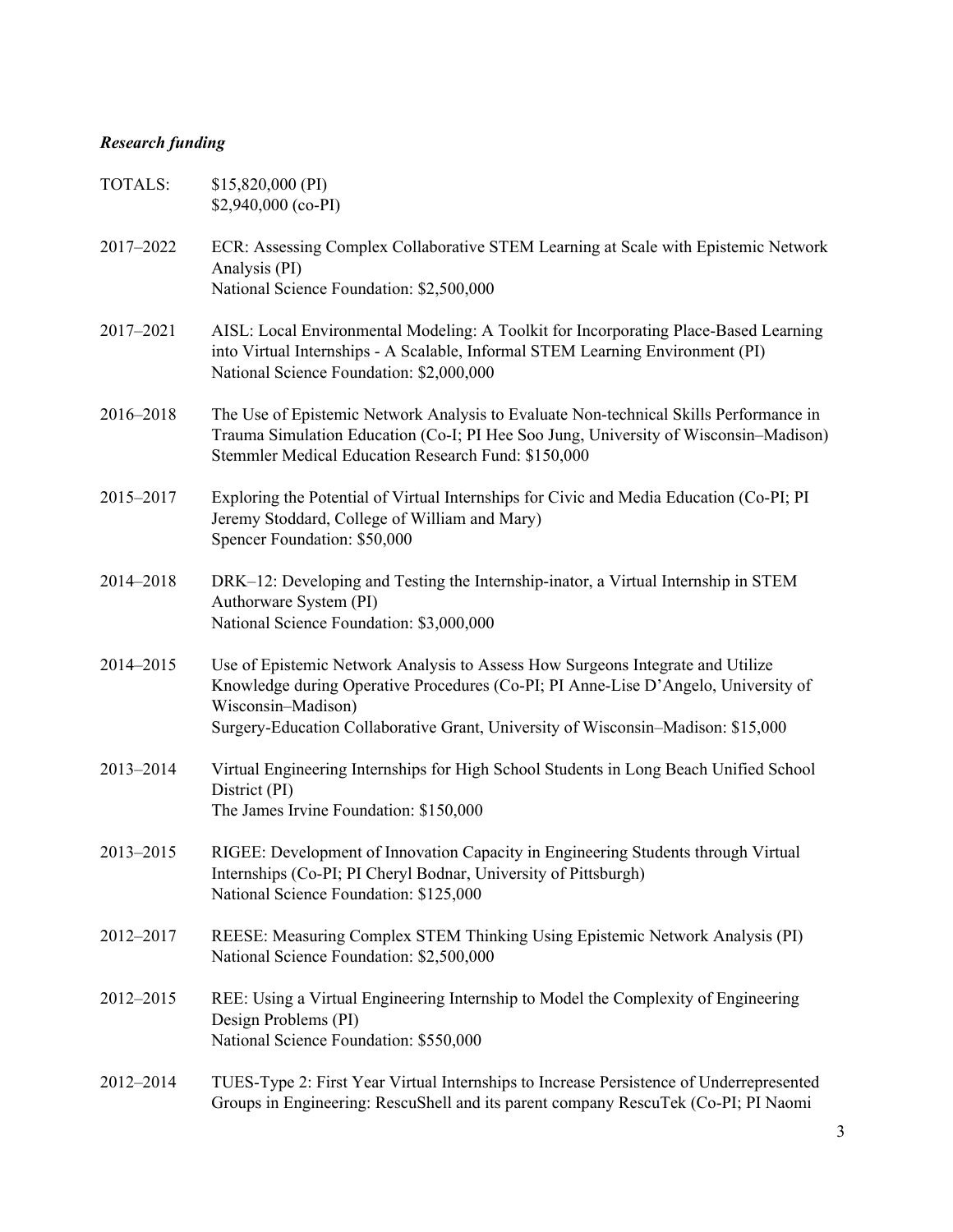|                     | Chesler, University of Wisconsin-Madison)<br>National Science Foundation: \$600,000                                                                                                          |
|---------------------|----------------------------------------------------------------------------------------------------------------------------------------------------------------------------------------------|
| 2009-2014           | DRK-12: AutoMentor: Virtual Mentoring and Assessment in Computer Games for STEM<br>Learning (PI)<br>National Science Foundation: \$3,500,000                                                 |
| 2009-2011           | EAGER: Proposal for Research in Measurement and Modeling: Dynamic STEM<br>Assessment through Epistemic Network Analysis (PI)<br>National Science Foundation: \$300,000                       |
| 2009-2011           | CCLI: Professional Practice Simulations for Engaging, Educating and Assessing<br>Undergraduate Engineers (PI)<br>National Science Foundation: \$500,000                                      |
| 2009-2011           | NUE: A Nanotechnology Certificate Program for Engineering Undergraduates (Co-PI;<br>PI Wendy Crone, University of Wisconsin-Madison)<br>National Science Foundation: \$200,000               |
| 2004-2010           | CAREER: Alternative Routes to Technology and Science (ARTS) (PI)<br>National Science Foundation: \$585,000                                                                                   |
| 2008-2009           | Mentoring in Online Games (PI)<br>Disney Corporation: \$30,000                                                                                                                               |
| 2006-2009           | A Productive Approach to Learning and Media Literacy through Video Games and<br>Simulations (Co-PI; PI James Paul Gee, University of Wisconsin–Madison)<br>MacArthur Foundation: \$1,800,000 |
| 2004-2007           | Games and Professional Practice Simulations (GAPPS) Collaborative (PI)<br>Academic Advanced Distributed Learning Co-Laboratory: \$105,000                                                    |
| 2003-2005           | How Journalists Find the Beat: A Cognitive Ethnography of Journalistic Pedagogy (PI)<br>National Academy of Education/Spencer Foundation: \$50,000                                           |
| 2003-2004           | ByLine: Developing Adolescent's Civic Engagement through Online Community<br>Journalism (PI)<br>Wisconsin Alumni Research Foundation: \$20,423                                               |
| 2001-2002           | Technology and Informed Youth Decision-Making (PI)<br>Foundation for Ethics and Technology: \$30,000                                                                                         |
| <b>Publications</b> |                                                                                                                                                                                              |

Total 202<br>Citations 7010 Citations Mean citations per publication 35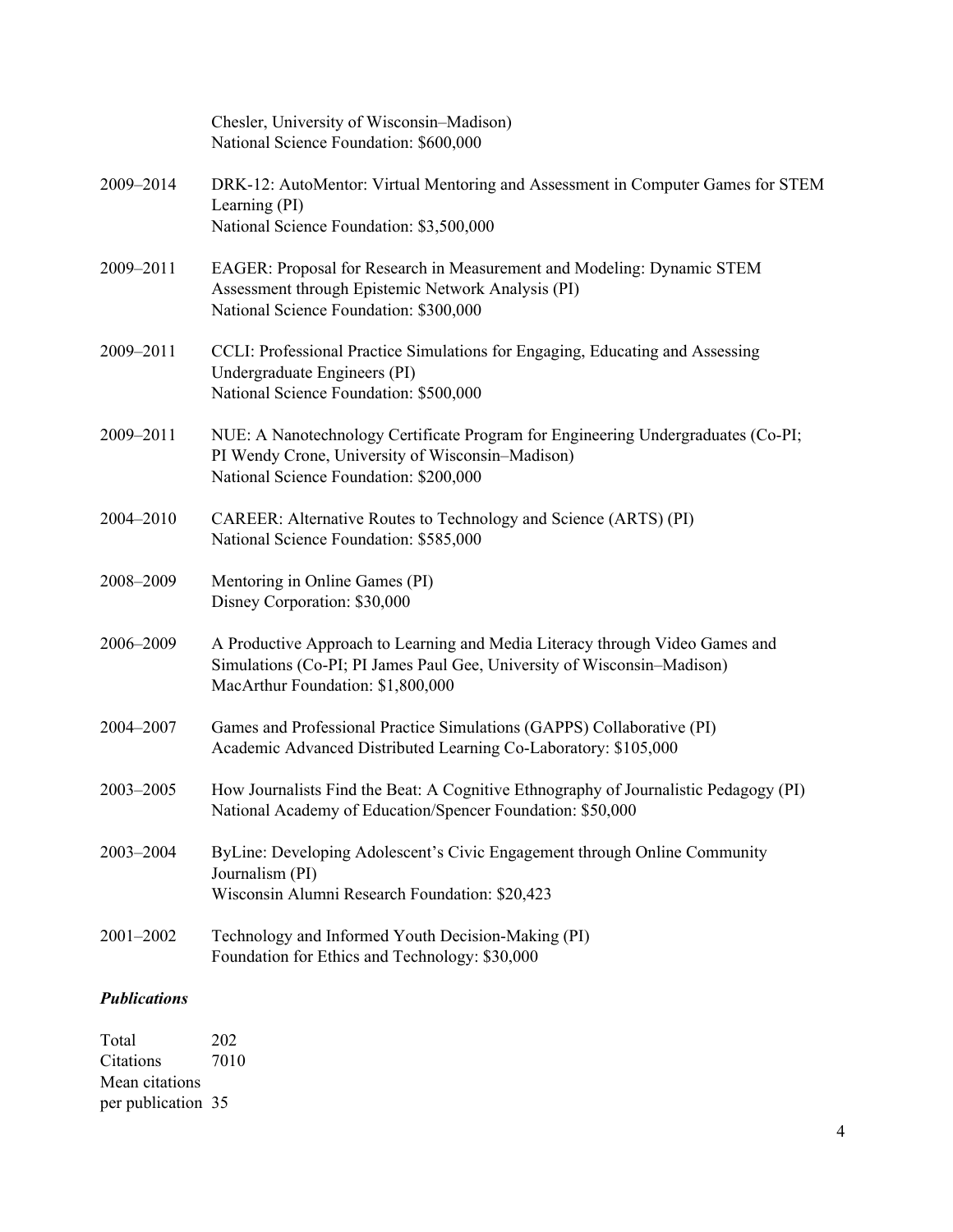i10 index 73 h-index 33

*Peer-reviewed journal articles*

- 1. Shaffer, D. W. (1997). Escher's World: Learning symmetry through mathematics and art. *Symmetry: Culture and Science*, *8*(3–4), 369–393.
- 2. Shaffer, D. W. (1997). Learning mathematics through design: The anatomy of Escher's World. *Journal of Mathematical Behavior*, *16*(2), 95–112.
- 3. Cossentino, J., & Shaffer, D. W. (1999). The math studio: Harnessing the power of the arts to teach across disciplines. *Journal of Aesthetic Education*, *33*(2), 99–109.
- 4. Shaffer, D. W., & Kaput, J. J. (1999). Mathematics and virtual culture: An evolutionary perspective on technology and mathematics. *Educational Studies in Mathematics*, *37*, 97–119.
- 5. Shaffer, D. W., & Resnick, M. (1999). Thick authenticity: New media and authentic learning. *Journal of Interactive Learning Research*, *10*(2), 195–215.
- 6. Dawson, S. L., Cotin, S., Meglan, D., Shaffer, D. W., & Ferrell, M. (2000). Designing a computer-based simulator for interventional cardiology training. *Catheterization and Cardiovascular Interventions*, *51*, 522–527.
- 7. Shaffer, D. W., Dawson, S. L., Meglan, D., Cotin, S., Ferrell, M., Norbash, A., Muller, J. (2000). Design principles for the use of simulation as an aid in interventional cardiology training. *Minimally Invasive Therapy and Allied Technologies*, *10*(2), 75–82.
- 8. Gordon, J. A., Wilkerson, W., Shaffer, D. W., & Armstrong, E. G. (2001). Practicing medicine without risk: Students' and educators' responses to high-fidelity patient simulation. *Academic Medicine*, *76*(5), 469–472.
- 9. Gordon, J. A., Tancredi, D. N., Binder, W. D., Wilkerson, W., & Shaffer, D. W. (2003). Assessment of a clinical performance evaluation tool for use in a simulator-based testing environment: A pilot study. *Academic Medicine*, *78*(10), S45–47.
- 10. Shaffer, D. W. (2004). Pedagogical praxis: The professions as models for post-industrial education. *Teachers College Record*, *106*(7), 1401–1421.
- 11. Shaffer, D. W. (2004). When computer-supported collaboration means computer-supported competition: Professional mediation as a model for collaborative learning. *Journal of Interactive Learning Research*, *15*(2), 101–115.
- 12. Shaffer, D. W., Gordon, J. A., & Bennett, N. L. (2004). Learning, testing, and the evaluation of learning environments in medicine: Global performance assessment in medical education. *Interactive Learning Environments*, *12*(3), 167–179.
- 13. Shaffer, D. W., & Serlin, R. 2004. What good are statistics that don't generalize? *Educational Researcher*, *33*(9), 14–25.
- 14. Shaffer, David D. W. (2005). Juegos epistemicos. *Journal of Online Education*, *1*(6).
- 15. Beckett, K. L., & Shaffer, D. W. (2005). Augmented by reality: The pedagogical praxis of urban planning as a pathway to ecological thinking. *Journal of Educational Computing Research*, *33*(1), 31–52.
- 16. Shaffer, D. W. (2005). Epistemic Games. *Innovate*, *1*(6). (Reprinted in *Computers and Education 46*, 223–234.)
- 17. Shaffer, D. W., Squire, K. D., Halverson, R., & Gee, J. P. (2005). Video games and the future of learning. *Phi Delta Kappan*, *87*(2), 104–111.
- 18. Gordon, J. A., Shaffer, D. W., Raemer, D. B., Pawlowski, J., Hurford, W. E., & Cooper, J. B. (2006). A randomized controlled trial of simulation-based teaching versus traditional instruction in medicine: A pilot study among clinical medical students. *Advances in Health Science Education*, *11*, 33–39.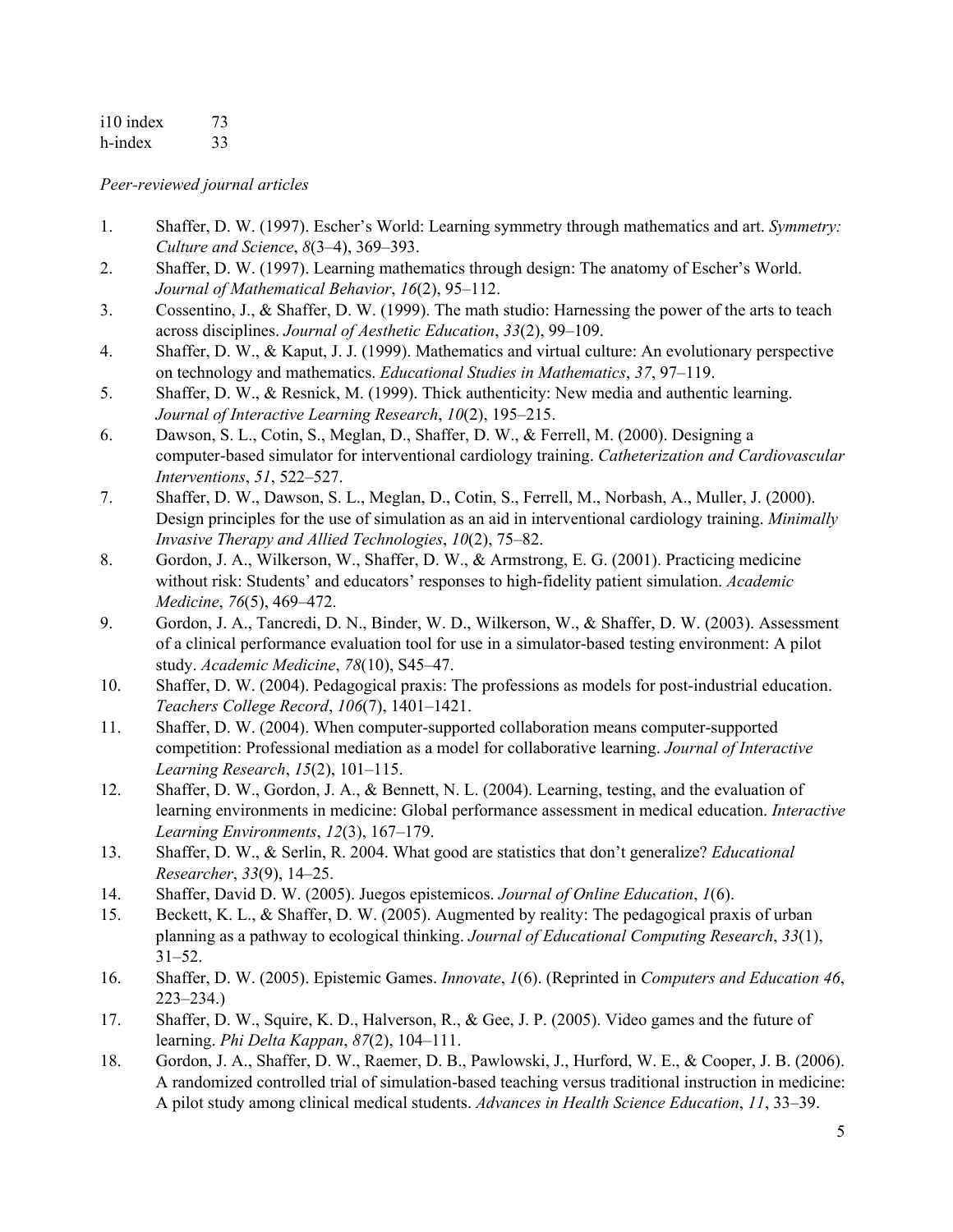- 19. Moreno, M. A., & Shaffer, D. W. (2006). Intakes conference: Understanding the impact of resident autonomy on a morning report conference. *Teaching and Learning in Medicine*, *18*(4), 297–303.
- 20. Shaffer, D. W. (2006). Epistemic frames for epistemic games. *Computers and Education* 46, 223–234.
- 21. Shaffer, D. W., & Clinton, K. A. (2006). Tool for thoughts: Reexamining thinking in the digital age. *Mind, Culture, and Activity*, *13*(4), 283–300.
- 22. Shaffer, D. W. 2006. Epistemic frames for epistemic games*. Computers and Education. 46*(3), 223–234.
- 23. Svarovsky, G. N., & Shaffer, D. W. (2007). SodaConstructing knowledge through exploratoids. *Journal of Research in Science Teaching*, *44*(1), 133–153.
- 24. Shaffer, D. W., & National Center for Technology Innovation. (2007). Epistemic games as career preparatory experiences for students with disabilities*. Journal of Special Education Technology*, *22*(3), 57–69.
- 25. Shaffer, D. W. (2008). Education in the digital age. *Digital Kompetanse*, *1*(3), 37–50.
- 26. Shaffer, D. W. (2008). Education in the digital age. *Nordic Journal of Digital Literacy*, *54*(2), 39–52.
- 27. Bagley, E. S., & Shaffer, D. W. (2009). When people get in the way: Promoting civic thinking through epistemic game play. *International Journal of Gaming and Computer-Mediated Simulations*, *1*(1), 36–52.
- 28. Shaffer, D. W., Hatfield, D., Svarovsky, G. N., Nash, P., Nulty, A., Bagley, E., Frank, K., Rupp, A. A., & Mislevy, R. (2009). Epistemic network analysis: A prototype for 21st Century assessment of learning. *The International Journal of Learning and Media*, *1*(1), 33–53.
- 29. Rupp, A., Gushta, M., Mislevy, R., & Shaffer, D. W. (2010). Evidence-centered design of epistemic games: Measurement principles for complex learning environments. *Journal of Technology, Learning, and Assessment*, *8*(4).
- 30. Gee, J. P., & Shaffer, D. W. (2010). Looking where the light is bad: Video games and the future of assessment. *Phi Delta Kappa International EDge*, *6*(1).
- 31. Nash, P. and Shaffer, D. W. (2011). Mentor modeling: the internalization of modeled professional thinking in an epistemic game. *Journal of Computer Assisted Learning*, *27*, 173–189.
- 32. Chesler, N., Arastoopour, G., D'Angelo, C., Bagley, E., & Shaffer, D. W. (2013). Design of a professional practice simulator for educating and motivating first-year engineering students. *Advances in Engineering Education*, *3*(3), 1–29.
- 33. Nash, P., & Shaffer, D. W. (2013). Epistemic trajectories: Mentoring in a game design practicum. *Instructional Science*, *41*(4), 745–771.
- 34. Chesler, N. C., Arastoopour, G., D'Angleo, C. M., Bagley, E. A., & Shaffer, D. W. (2013). ADVANCES FROM AEE: Boost Their Game. *ASEE Prism*, *23*(2), 53–53.
- 35. Arastoopour, G., Chesler, N. C., & Shaffer, D. W. (2014). Epistemic persistence: A simulation-based approach to increasing participation of women in engineering. *Journal of Women and Minorities in Science and Engineering*, *20*(3), 211–234.
- 36. Bagely, E., & Shaffer, D. W. (2015). Stop talking and type: Comparing virtual and face-to-face mentoring in an epistemic game. *Journal of Computer Assisted Learning 31*(6), 606–622.
- 37. Chesler, N. C., Ruis, A. R., Collier, W., Swiecki, Z., Arastoopour, G. & Shaffer, D. W. (2015). A novel paradigm for engineering education: Virtual internships with individualized mentoring and assessment of engineering thinking. *Journal of Biomechanical Engineering*, *137*(2), 024701.
- 38. Andrist, S., Collier, W., Gleicher, M., Mutlu, B., & Shaffer, D. W. (2015). Look together: Analyzing gaze coordination with epistemic network analysis. *Frontiers in Psychology*, *6*(1016).
- 39. Bagley, E., & Shaffer, D. W. (2015). Learning in an urban and regional practicum: The view from educational ethnography. *Journal of Interactive Learning Research*, *24*(4), 369–393.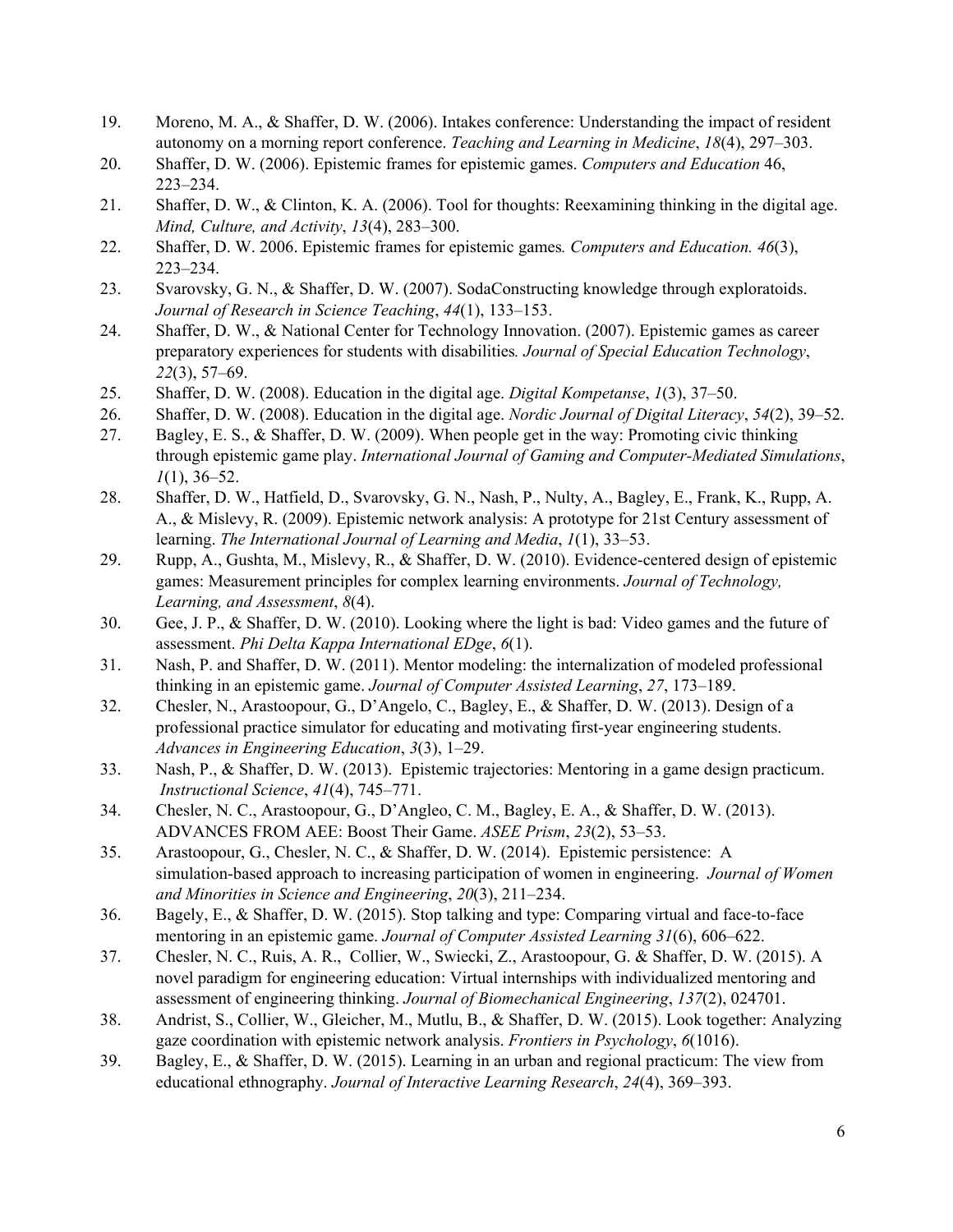- 40. Shaffer, D. W., Nash, P., & Ruis, A. R. (2015). Technology and the new professionalization of teaching. *Teachers College Record 117*(12), 1–30.
- 41. Wise, A. F., Shaffer, D. W. (2015). Why theory matters more than ever in the age of big data. *Journal of Learning Analytics*, *2*(2), 5–13.
- 42. Arastoopour, G., Shaffer, D. W., Swiecki, Z., Ruis, A. R., & Chesler, N. C. (2016). Teaching and assessing engineering design thinking with virtual internships and epistemic network analysis. *International Journal of Engineering Education*, *32*(3B), 1492–1501.
- 43. Shaffer, D. W., Collier, W., & Ruis, A. R. (2016). A tutorial on epistemic network analysis: Analyzing the structure of connections in cognitive, social, and interaction data. *Journal of Learning Analytics*, *3*(3), 9–45.
- 44. Ruis, A. R., Shaffer, D. W., Shirley, D. K., & Safdar, N. (2016). Teaching health care workers to adopt a systems perspective for improved control and prevention of healthcare-associated infections. *American Journal of Infection Control*, *44*(11), 1360–1364.
- 45. Ruis, A.R., & Shaffer, D.W. (2017). Annals and Analytics: The Practice of History in the Age of Big Data. *Medical History*, 61(2), 336–339.
- 46. Siebert-Evenstone, A. L., Irgens, G. A., Collier, W., Swiecki, Z., Ruis, A. R., & Shaffer, D. W. (2017). In search of conversational grain size: Modeling semantic structure using moving stanza windows. *Journal of Learning Analytics*, *4*(3), 123–139.
- 47. Saucerman, J., Ruis, A. R., & Shaffer, D. W. (2017). Automating the Detection of Reflection-on-Action. *Journal of Learning Analytics*, *4*(2), 212–239.
- 48. Ruis, A. R., Rosser, A. A., Quandt-Walle, C., Nathwani, J. N., Shaffer, D. W., & Pugh, C. M. (2017). The hands and head of a surgeon: Modeling operative competency with multimodal epistemic network analysis. *The American Journal of Surgery*.
- 49. Markovetz, M. R., Clark, R. M., Swiecki, Z., Irgens, G. A., Chesler, N. C., Shaffer, D. W., & Bodnar, C. A. (2017). Influence of End Customer Exposure on Product Design within an Epistemic Game Environment. *Advances in Engineering Education*, *6*(2).
- 50. Lund, K., Quignard, M., & Shaffer, D. W. (2017). Gaining Insight by Transforming Between Temporal Representations of Human Interaction. *Journal of Learning Analytics*, *4*(3), 102–122.
- 51. Graesser, A. C., Cai, Z., Hu, X., Foltz, P. W., Greiff, S., Kuo, B.-C., & Shaffer, D. (2017). Assessment of Collaborative Problem Solving. *Design Recommendations for Intelligent Tutoring Systems*, *275*.
- 52. Arastoopour Irgens, G., Chesler, N. C., Linderoth, J. T., & Williamson Shaffer, D. (2017). Data-enabled cognitive modeling: Validating student engineers' fuzzy design-based decision-making in a virtual design problem. *Computer Applications in Engineering Education*, *25*(6), 1001–1017.
- 53. Jung HS, Warner-Hillard C, Thompson R, Haines K, Moungey, LeGare A, Shaffer DW, Pugh C, Agarwal S, Sullivan S (2018). Why saying what you mean matters: An analysis of trauma team communication. *The American Journal of Surgery* 215(2), 250-254.
- 54. Markovetz, M. R., Clark, R. M., Swiecki, Z., Arastoopour, G., Chesler, N. C., Shaffer D. W., & Bodnar, C. A. (in press). Influence of end customer exposure on product design within an epistemic game environment. *Advances in Engineering Education*.
- 55. Sullivan, S., Warner-Hillard, C., Eagan, B., Thompson, R. J., Ruis, A., Haines, K., Pugh, C., Shaffer, D.W., Jung, H. S. (2018). Using epistemic network analysis to identify targets for educational interventions in trauma team communication. *Surgery, 163(4), 938-943*.
- 56. Wooldridge, A. R., Carayon, P., Shaffer, D. W., & Eagan, B. (2018). Quantifying the qualitative with epistemic network analysis: a human factors case study of task-allocation communication in a primary care team. *IISE Transactions on Healthcare Systems Engineering, 8(1), 72-82*.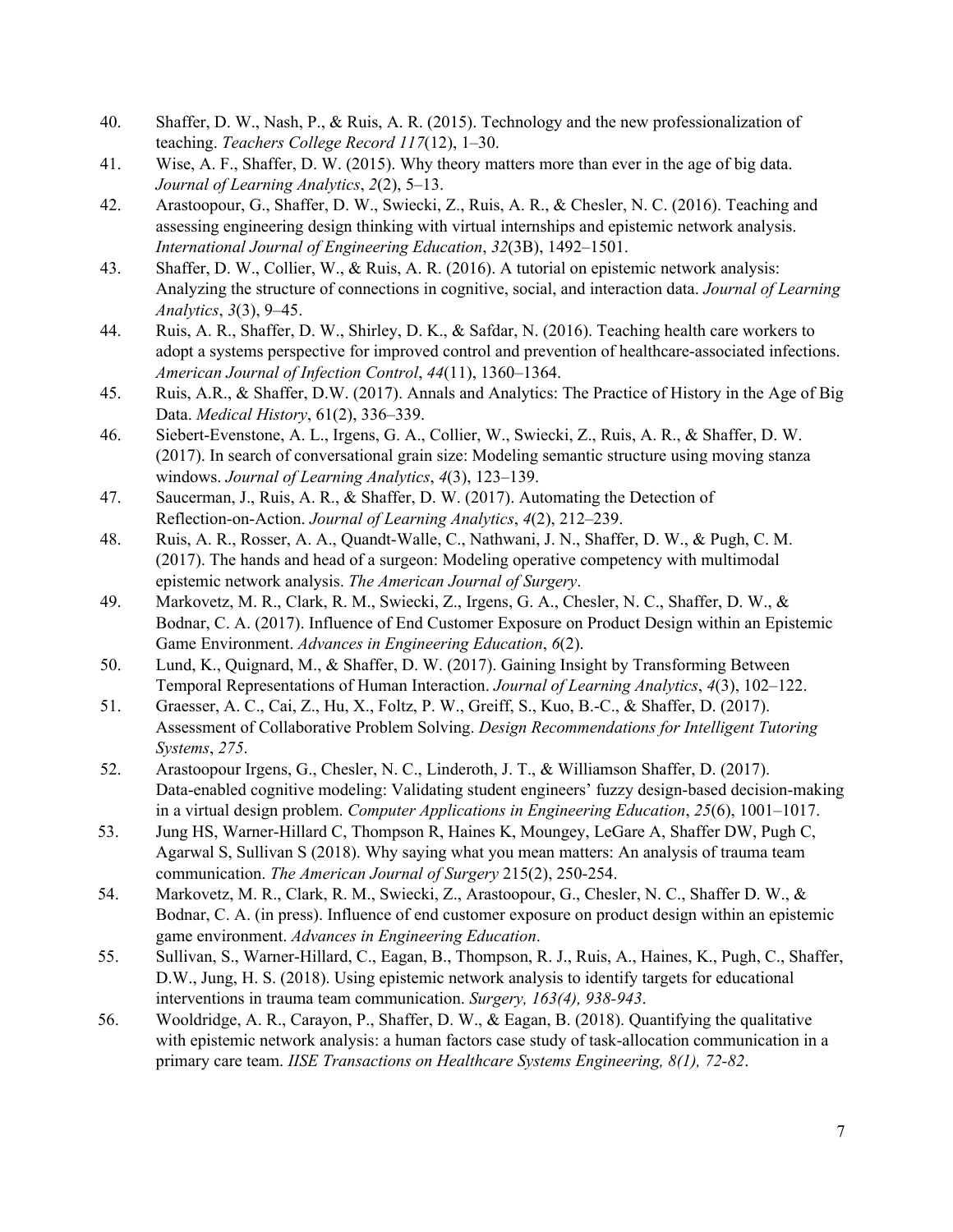- 57. Ruis, A.R., Rosser, A.A., Quandt-Walle, C., Nathwani, J.N., Shaffer, D.W., & Pugh, C.M. (In Press). The hands and head of a surgeon: Modeling operative competency with multimodal epistemic network analysis. *American Journal of Surgery*.
- 58. Gašević, D., Joksimović, S., Eagan, B. R., & Shaffer, D.W. (In Press). SENS: Network analytics to combine social and cognitive perspectives of collaborative learning. *Computers in Human Behavior.*
- 59. Andrist, S., Ruis, A. R., & Shaffer, D.W. (In Press). A network analytic approach to gaze coordination during a collaborative task. *Computers in Human Behavior*.

### *Books*

- 1. Shaffer, D. W. (1995)*. Exploring trigonometry with the Geometer's Sketchpad*. Berkeley: Key Curriculum Press.
- 2. Shaffer, D. W. (2006). *How computer games help children learn*. New York: Palgrave.
- 3. Shaffer, D. W. (2017). *Quantitative Ethnography*. Madison, WI: Cathcart Press.

### *Software*

- 1. Hatfield, D., & Shaffer, D. W. (2005). ByLine: An online platform for student journalism (Version 1.0).
- 2. Bagley, E. A., Hatfield, D., Beckett, K., Svarovsky, G. N., & Shaffer, D. W. (2007). Urban Science: A Virtual Internship in urban planning and environmental science (Version 1.0).
- 3. Bagley, E. A., Hatfield, D., & Shaffer, D. W. (2009). Urban Science: A Virtual Internship in urban planning and environmental science (Version 2.0).
- 4. Hatfield, D., Bagley, E. A., Arastoopour Irgens, G., & Shaffer, D. W. (2010). WorkPro: A platform for hosting virtual internships (Version 1.0).
- 5. Bagley, E. A., Hatfield, D., & Shaffer, D. W. (2010). Land Science: A Virtual Internship in urban planning and environmental science (Version 1.0).
- 6. Bagley, E. A., Chesler, N., Hatfield, D., West, D., Brekenfeld, E., Arastoopour Irgens, G., & Shaffer, D. W. (2010). Nephrotex: An engineering Virtual Internship (Version 1.0).
- 7. Arastoopour Irgens, G., Tetrick, D. E., Kinley, H., & Shaffer, D. W. (2011). Rescushell: An engineering Virtual Internship (Version 1.0).
- 8. Marquart, C., Dumas, V., Hatfield, D., Swiecki, Z., West, D., Arastoopour Irgens, G., & Shaffer, D. W. (2013). WorkPro: A platform for hosting virtual internships (Version 2.0).
- 9. Borden, F., Collier, W., Marquart, C., Arastoopour, G., Srinivasan, A., & Shaffer, D. W. (2014). Epistemic Network Analysis Webkit (Version 1.0).
- 10. Swiecki, Z., Marquart, C., West, D., Dumas, V., Tessman, M., Arastoopour Irgens, G., & Shaffer, D. W. (2015). VIA: Virtual Internship Authoring tool (Version 1.0).
- 11. Rogers, B., Marquart, C., Eagan, B., Pozen, R., & Shaffer, D. W. (2017). rhoR: R statistical package for controlling for Type I error in measures of interrater reliability (Version 1.0).
- 12. Marquart, C., Swiecki, Z., Collier, W., Eagan, B., Woodward, R., & Shaffer, D. W. (2018). rENA: R statistical package for Epistemic Network Analysis (Version 0.1.3).
- 13. Marquart, C., Swiecki, Z., Hinojosa, C., Collier, W., & Shaffer, D. W. (2018). Epistemic Network Analysis Webkit (Version 2.0).
- 14. Marquart, C. Eagan, B., & Shaffer, D.W. (2018) ncodeR: Techniques for Automated Classifiers (Version 0.1.0).
- 15. Marquart, C., Eagan, B. Hinojosa, C., & Shaffer, D. W. (2018). nCoder Shiny Webkit (Version 1.0).

*Peer-reviewed conference proceedings*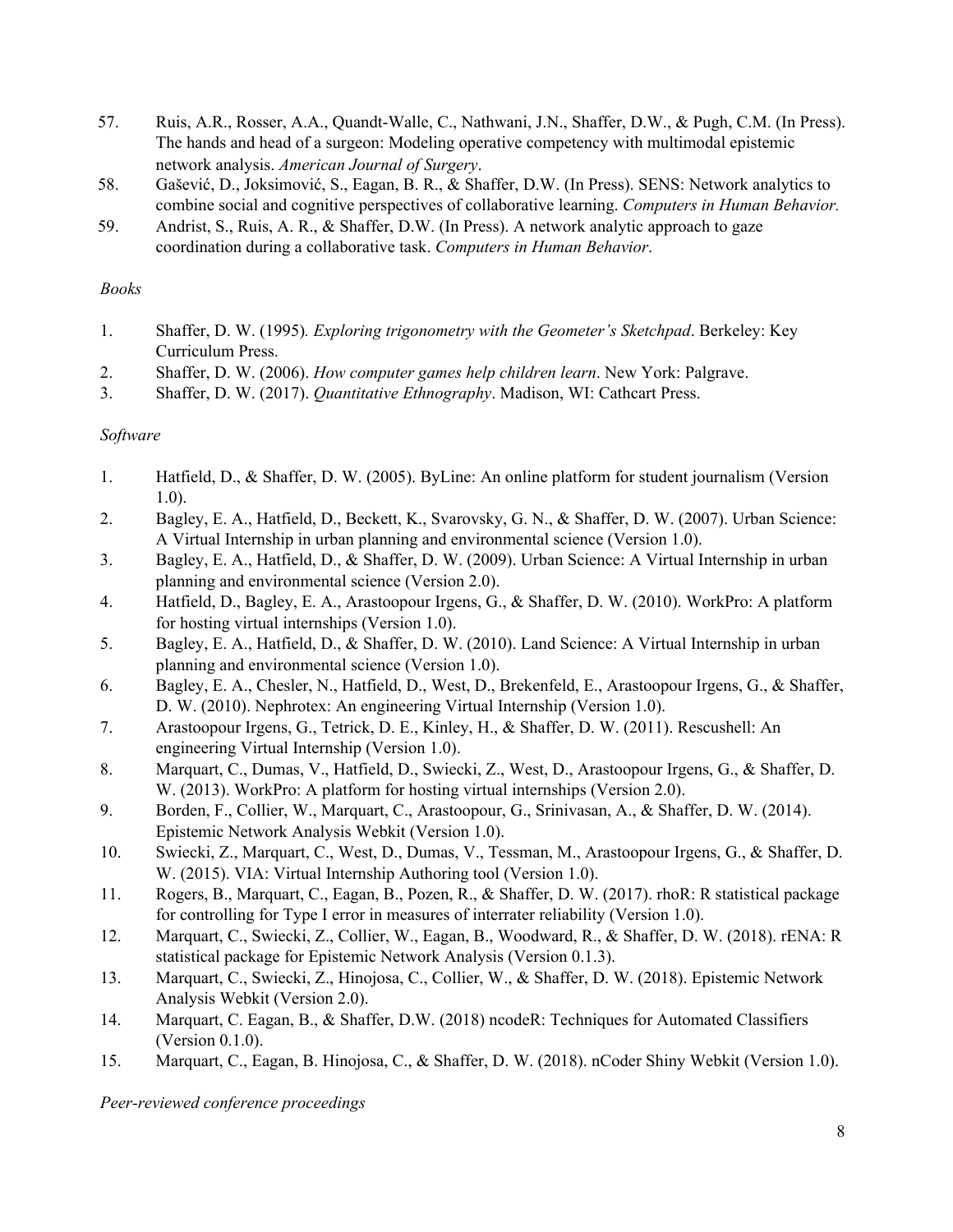- 1. Shaffer, D. W. (1995). *Symmetric intuitions: Dynamic geometry/dynamic art*. Symmetry: Culture and Science, *6*(3), 476–479.
- 2. Shaffer, D. W. (1997)*. Design, collaboration, and computation: The design studio as a model for computer-supported collaboration in mathematics*. Paper presented at the Computer Support for Collaborative Learning '97, Toronto, Ontario.
- 3. Shaffer, D. W. (1998). *The pedagogy of the digital studio: Learning through collaboration, expression and construction*. In A. Bruckman, M. Guzdial, J. L. Kolodner & A. Ram (Eds.), Proceedings of the International Conference on the Learning Sciences (ICLS) (pp. 263–269). Charlottesville, VA: Association for the Advancement of Computing in Education.
- 4. Shaffer, D. W., Meglan, D., Ferrell, M., & Dawson, S. (1999). *Virtual rounds: Simulation-based education in procedural medicine*. In H. Pien (Ed.), Proceedings of SPIE Vol. 3712: Battlefield Biomedical Technologies.
- 5. Cotin, S., Shaffer, D. W., Meglan, D., Ottensmeyer, M., Berry, P., & Dawson, S. L. (2000). *CAML: A general framework for the development of medical simulations*. In H. Pien (Ed.), Proceedings of SPIE Vol. 4037: Battlefield Biomedical Technologies II.
- 6. Svarovsky, G., and Shaffer, D. W. (2003). *Berta's Tower: An expert-novice study investigating ideas in the domain of physics and the practice of engineering*. Paper presented at the American Educational Research Association Annual Meeting, April 2003, Chicago, IL.
- 7. Beckett, K. L., & Shaffer, D. W. (2004). *We built this city: Developing students' understanding of ecology through the professional practice of urban planning*. Paper presented at the International Conference of the Learning Sciences (ICLS), Santa Monica, CA.
- 8. Shaffer, D. W. (2004). *Epistemic frames and islands of expertise: Learning from infusion experiences*. Paper presented at the International Conference of the Learning Sciences (ICLS), Santa Monica, CA.
- 9. Svarovsky, G. N., & Shaffer, D. W. (2004). *Berta's Tower: Understanding physics through virtual engineering*. Paper presented at the International Conference of the Learning Sciences (ICLS), Santa Monica, CA.
- 10. Shaffer, D. W., & Clinton, K. A. (2005). *Why all CSL is CL: Distributed mind and the future of computer supported collaborative learning*. Paper presented at the Computer Supported Collaborative Learning, Taipei, Taiwan.
- 11. Hatfield, D., & Shaffer, D. W. (2006). *Press play: Designing an epistemic game engine for journalism*. Paper presented at the International Conference of the Learning Sciences (ICLS), Bloomington, IN.
- 12. Shaffer, D. W., & Squire, K. D. (2006). *The pasteurization of education*. Paper presented at the International Conference of the Learning Sciences (ICLS), Bloomington, IN.
- 13. Svarovsky, G. N., & Shaffer, D. W. (2006). *Berta's Tower: Developing conceptual physics understanding one exploratoid at a time*. Paper presented at the International Conference of the Learning Sciences (ICLS), Bloomington, IN.
- 14. Svarovsky, G. N., & Shaffer, D. W. (2006)*. Design meetings and design notebooks as tools for reflection in the engineering design course*. Paper presented at the 36th ASEE/IEEE Frontiers in Education Conference, San Diego, CA.
- 15. Svarovsky, G. N., & Shaffer, D. W. (2006). *Engineering girls gone wild: Developing an engineering identity in Digital Zoo*. Poster presented at the International Conference of the Learning Sciences (ICLS), Bloomington, IN.
- 16. Svarovsky, G. N., & Shaffer, D. W. (2006). *SodaConstructing an understanding of physics: Technology-based engineering activities for middle school students*. Paper presented at the 36th ASEE/IEEE Frontiers in Education Conference, San Diego, CA.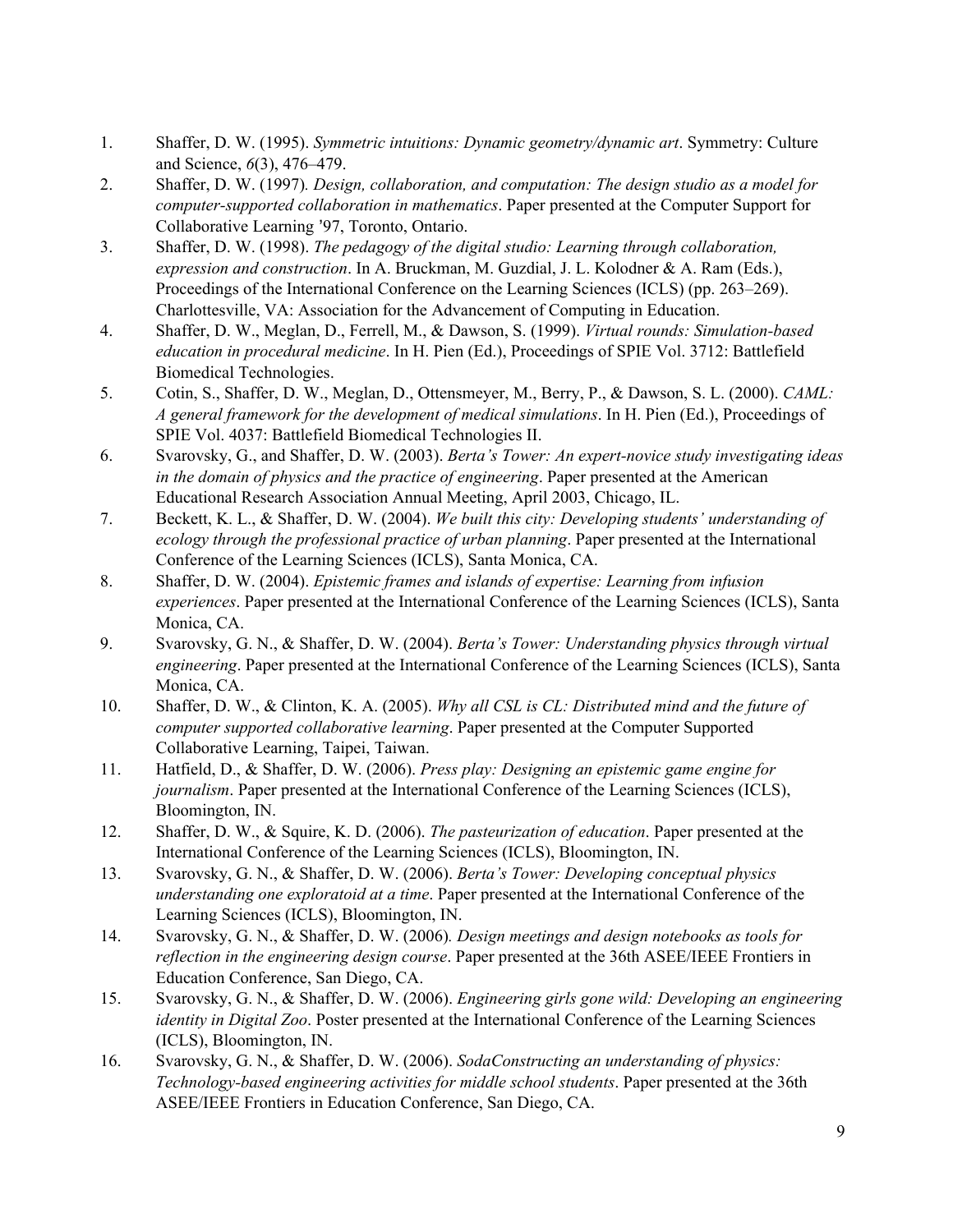- 17. Hatfield, D., & Shaffer, D. W. (2008). *Reflection in professional play*. Paper presented at the International Conference of the Learning Sciences (ICLS), Utrecht, Netherlands.
- 18. Bagley, E. S., & Shaffer, D. W. (2008). *"They listen to stakeholders": Promoting civic thinking through epistemic game play*. Paper presented at the International Conference of the Learning Sciences (ICLS), Utrecht, Netherlands.
- 19. Nash, P., & Shaffer, D. W. (2008). *Player-mentor interactions in an epistemic game: A preliminary analysis*. Paper presented at the International Conference of the Learning Sciences (ICLS), Utrecht, Netherlands.
- 20. Nulty, A., & Shaffer, D. W. (2008). *Digital Zoo: The ef ects of mentoring on young engineers*. Paper presented at the International Conference of the Learning Sciences (ICLS), Utrecht, Netherlands.
- 21. Rupp, A., Choi, Y., Gushta, M., Mislevy, R., Thies, M. C., Bagley, E., Nash, P., Hatfield, D., Svarovsky, G., & Shaffer, D. W. (2009). *Modeling learning progressions in epistemic games with epistemic network analysis: Principles for data analysis and generation*. Paper presented at the Learning Progressions in Science Conference, Iowa City, IA.
- 22. Hatfield, D., & Shaffer, D. W. (2010). *The epistemography of journalism 335: Complexity in developing journalistic expertise*. Paper presented at the International Conference of the Learning Sciences, Chicago, IL.
- 23. Bagley, E., & Shaffer, D. W. (2010). *The epistemography or urban and regional planning 912: Appropriation in the face of resistance*. Paper presented at the International Conference of the Learning Sciences, Chicago, IL.
- 24. Nash, P., & Shaffer, D. W. (2010). *Mentor modeling: The internalization of modeled professional thinking in an epistemic game*. Paper presented at the International Conference of the Learning Sciences, Chicago, IL.
- 25. Chesler, N., Bagley, E., & Shaffer, D. W. (2010). Professional Practice Simulations for Engaging, Educating, and Assessing Undergraduate Engineers. Paper to be presented at the International Conference of the Learning Sciences Engineering Workshop, Chicago, IL.
- 26. Chesler, N.C. Bagley, E., Breckenfeld, E., West, D. and Shaffer, D.W. (2010). *A Virtual hemodialyzer design project for first-year engineers: An epistemic game approach*. Proceedings of the ASME 2010 Summer Bioengineering Conference, Naples, FL.
- 27. Chesler, N. C., Bagley, E., Breckenfeld, E., West, D. Stace-Naughton, A. and Shaffer, D. W. (2010). *Professional practice simulation for undergraduate engineers: A tool for engaging, educating and assessing*. Proceedings of the American Society of Engineering Education Conference, Louisville, KY.
- 28. Shaffer, D. W. & Graesser, A. (2010). *Using quantitative model of participation in a community of practice to direct automated mentoring in an ill-formed domain*. Paper presented at Intelligent Tutoring Systems, Pittsburgh, PA.
- 29. Chesler, N., D'Angelo, C., Arastoopour, G., & Shaffer, D. W. (2011). *Use of professional practice simulation in a first-year introduction engineering course*. Paper presented at the American Society for Engineering Education Conference, Vancouver, B.C.
- 30. D'Angelo, C., Arastoopour, G., Chesler, N., & Shaffer, D. W. (2011). *Collaborating in a virtual engineering internship.* Paper presented at Computer Supported Collaborative Learning Conference, Hong Kong.
- 31. D'Angelo, C., Shaffer, D. W., & Chesler, N. (2011). *Undergraduate engineers engaging and reflecting in a professional practice simulation.* Paper presented at American Society for Engineering Education, Vancouver, B.C.
- 32. Arastoopour, G., Chesler, N .C., D'Angelo C. M., & Shaffer, D. W. (2012). *Nephrotex: Measuring first year students' ways of professional thinking in a virtual internship.* Paper presented at American Society of Engineering Education 2012, San Antonio, TX.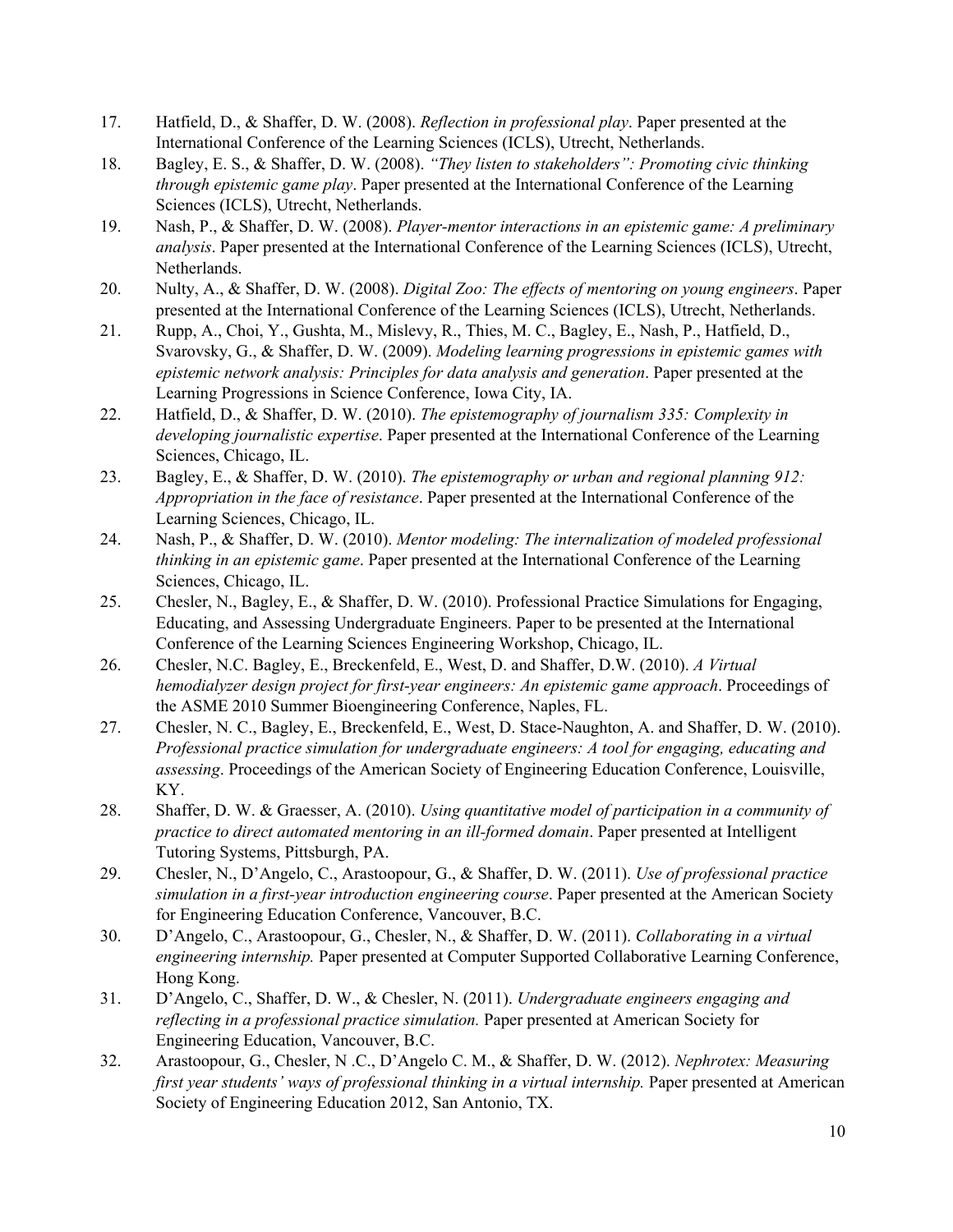- 33. Orrill, C. H., & Shaffer, D.W. (2012). *Exploring connectedness: Applying ENA to teacher knowledge*. Paper presented at International Conference of the Learning Sciences (ICLS), Sydney, Australia.
- 34. D'Angelo, C. M., Clark, D. B., & Shaffer, D. W. (2012). *Epistemic network analysis: An alternative analysis technique for complex STEM thinking*. Paper presented at the National Association of Research on Science Teaching Annual International Conference, Indianapolis, IN.
- 35. Morgan, B., Keshtkar, F., Graeser, A. C., & Shaffer, D. W. (2013). *Automating the mentor in a serious game: A discourse analysis using finite state machines*. Paper presented at the International Conference on Human-Computer Interaction, Las Vegas, NV.
- 36. Arastoopour, G., Shaffer, D. W. (2013)*. Measuring social identity development in epistemic games*. Paper presented at the 10th International Conference on Computer Supported Learning, Madison, WI.
- 37. Arastoopour, G., Chesler, N., & Shaffer, D. W. (2013). *A simulation-based approach for increasing women in engineering*. Paper presented at the 10th International Conference on Computer Supported Learning, Madison, WI.
- 38. Li, H., Duan, Y., Clewley, D., Morgan, B., Graesser, A., Shaffer, D. W., & Saucerman, J. (2014). *Question asking during collaborative problem solving in an online game environment*. Paper presented at the International Conference on Intelligent Tutoring Systems (ITS), Honolulu, HI.
- 39. Li, H., Samei, B., Olney, A. M., Graesser, A. C., & Shaffer, D. W. (2014). *Questions classification in an epistemic game*. Paper presented at the International Conference on Intelligent Tutoring Systems (ITS), Honolulu, HI.
- 40. Knight, S., Arastoopour, G., Shaffer, D. W., Shum, S. B., & Littleton, K. (2014). *Epistemic networks for epistemic commitments*. Paper presented at the International Conference of the Learning Sciences, Boulder, CO.
- 41. Arastoopour, G., & Shaffer, D. W. (2015). *Epistemography and professional CSCL environment design*. Paper presented at the International Conference on Computer Supported Collaborative Learning. Gothenberg, Sweden.
- 42. Arastoopour, G., Collier, W., Chesler, N. C., Linderoth, J., & Shaffer, D. W. (2015). *Measuring the complexity of simulated engineering design problems*. Paper presented at the American Society for Engineering Education. Seattle, WA.
- 43. Arastoopour, G., Swiecki, Z., Chesler, N. C., & Shaffer, D. W. (2015). *Epistemic network analysis as a tool for engineering design assessment*. Paper presented at the American Society for Engineering Education. Seattle, WA.
- 44. Arastoopour, G., Shaffer, D. W., Swiecki, Z., Ruis, A. R., & Chesler, N. C. (2015). *Teaching and assessing engineering design thinking with virtual internships and epistemic network analysis*. Paper presented at the Harvey Mudd Design Workshop. Claremont, CA.
- 45. Markovetz, M. R., Clark, R. M., Swiecki, Z., Arastoopour, G., Chesler, N. C., Shaffer D. W., & Bodnar, C. A. (2016). *Innovative design within the context of an epistemic game: How can it be defined and how is it related to the student design process?* Paper accepted to the American Society for Engineering Education Conference. New Orleans, LA.
- 46. Siebert-Evenstone, A. L., Arastoopour, G., Collier, W., Swiecki, Z., Ruis, A. R., & Shaffer, D. W. (2016). *In search of conversational grain size: Modeling semantic structure using moving stanza windows*. Paper [presented at the 12th International Conference of the Learning Sciences, Singapore.
- 47. Collier, W., Ruis, A. R., & Shaffer, D. W. (2016). *Local versus global connection making in discourse*. Paper presented at the 12th International Conference of the Learning Sciences, Singapore.
- 48. Rus, V., Gautam, D., Swiecki, Z., Shaffer, D. W., & Graesser A. (2016). *Assessing student-generated design justifications in virtual engineering internships*. 9th International Conference on Educational Data Mining, Raleigh, NC.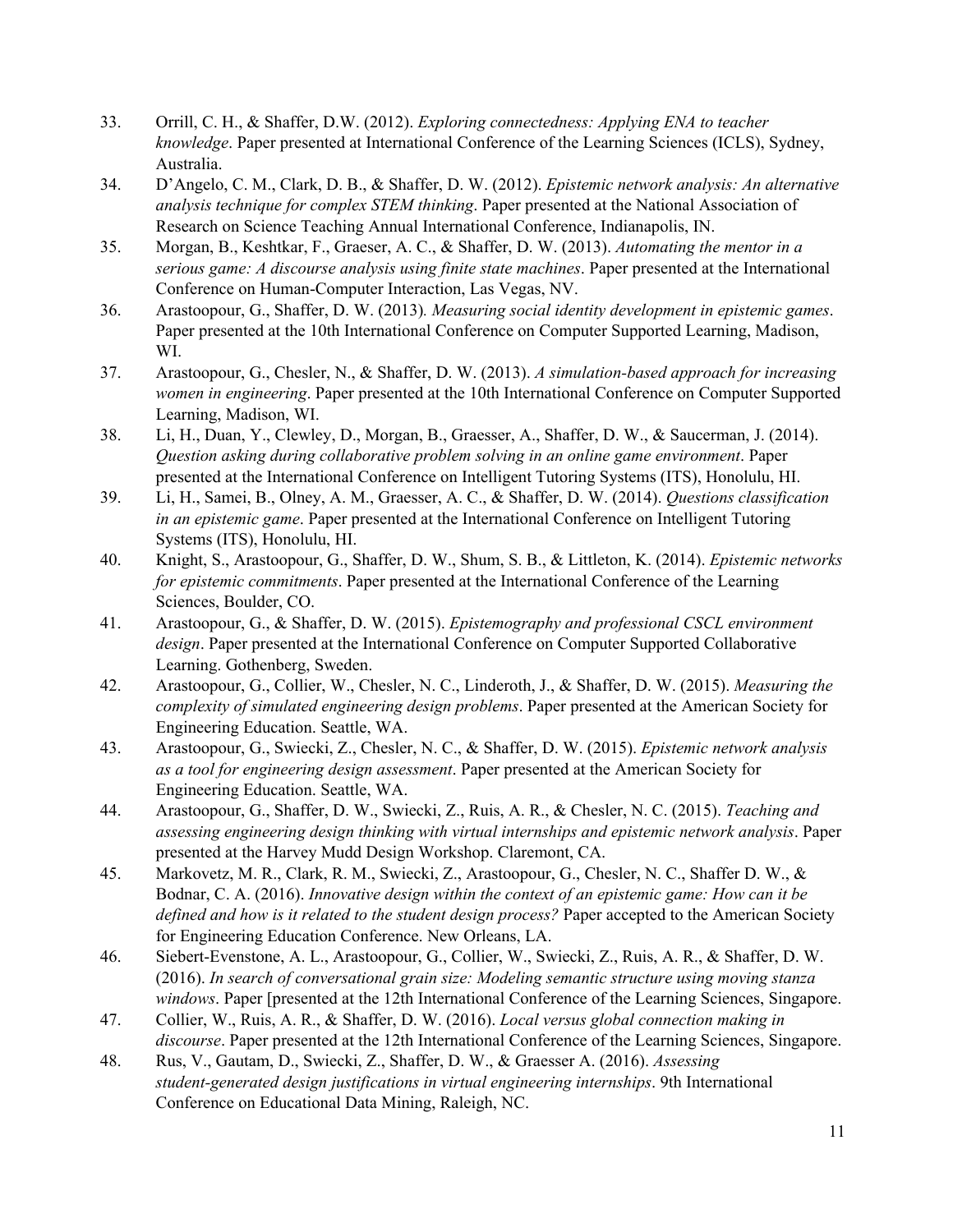- 49. Gasevic, D., Joksimovic, S., Eagan, B. & Shaffer, D. W. (2017). SENS: Measuring social-epistemological network signature of collaborative problem solving. 7th International Learning Analytics & Knowledge Conference, Vancouver, B.C.
- 50. Sullivan, S. A., Warner-Hillard, C., Eagan, B., Thompson, R., Ruis, A. R., Legare, A., Pugh, C. M., Shaffer, D. W., & Jung, H.S. (2017). Identifying targets to improve trauma team communication using epistemic network analysis. 2017 Annual ACS Surgical Simulation Meeting, Chicago, IL.
- 51. Rus, V., Gautam, D., Bowman, D., Graesser, A., & Shaffer, D. (2017). Markov analysis of students' professional skills in virtual internships. Presented at the Proceedings of the 30th Florida Artificial Intelligence Research Society Conference.
- 52. Kulhanek, A. J., Markovetz, M. R., Irgens, G. A., Swiecki, Z. L., Chesler, N. C., Shaffer, D. W., & Bodnar, C. A. (2017). Assessing the Effectiveness of Shah's Innovation Metrics for Measuring Innovative Design within a Virtual Design Space. In *2017 ASEE Annual Conference & Exposition*.
- 53. Gautam, D., Swiecki, Z., Shaffer, D., Graesser, A., & Rus, V. (2017). Modeling Classifiers for Virtual Internships Without Participant Data. Presented at the Proceedings of the 10th International Conference on Educational Data Mining.
- 54. Eagan, B. R., Rogers, B., Serlin, R., Ruis, A. R., Arastoopour Irgens, G., & Shaffer, D. W. (2017). Can We Rely on IRR? Testing the assumptions of inter-rater reliability. Presented at the International Conference on Computer Supported Collaborative Learning.
- 55. Csanadi, A., Eagan, B., Shaffer, D., Kollar, I., & Fischer, F. (2017). Collaborative and Individual Scientific Reasoning of Pre-Service Teachers: New Insights Through Epistemic Network Analysis (ENA). Presented at the Computer Supported Collarboative Learning 2017, Philadelphia, PA: International Society of the Learning Sciences.
- 56. Cai, Z., Eagan, B., Dowell, N., Pennebaker, J., Graesser, A., & Shaffer, D. (2017). Epistemic network analysis and topic modeling for chat data from a collaborative learning environment. Presented at the Proceedings of the 10th International Conference on Education Data Mining.
- 57. Herder, T., Swiecki, Z., Fougt, S. S., Tamborg, A. L., Allsopp, B. B., Shaffer, D. W., & Misfeldt, M. (2018). Supporting teachers intervention in students virtual collaboration using a network based model. In *Learning analytics and knowledge conference 2018*.
- 58. Ruis, A.R., Siebert-Evenstone, A.L., Pozen, R., Eagan, B., & Shaffer, D.W. (2018). A method for determining the extent of recent temporal context in analyses of complex, collaborative thinking. In Kay J. & Luckin, R (Eds.) *Rethinking Learning in the Digital Age: Making the Learning Sciences Count, 13th International Conference of the Learning Sciences (ICLS)*, *III*, 1625–1626.
- 59. Swiecki, Z. & Shaffer, D.W. (2018). Toward a taxonomy of team performance visualization tools. In Kay J. & Luckin, R (Eds.) *Rethinking Learning in the Digital Age: Making the Learning Sciences Count, 13th International Conference of the Learning Sciences (ICLS), III*, 144–151
- 60. Cai, Z., Graesser, A.C., Windsor, L., Cheng, Q., Shaffer, D.W., & Hu, X. (2018). Impact of corpus size and dimensionality of LSA spaces from wikipedia articles on autotutor answer evaluation. In K.E. Boyer & M. Yudelson (Eds.), In Proceedings of the 11th International Conference on Educational Data Mining (pp.127-136). Buffalo, NY: EDM Society.

### *Book chapters*

- 1. Shaffer, D. W. (2000). This is Dewey's vision revisited. In D. T. Gordon (Ed.), *The digital classroom: How technology is changing the way we teach and learn* (pp. 176–178). Cambridge, MA: Harvard Education Letter.
- 2. Kaput, J. J., & Shaffer, D. W. (2002). On the development of human representational competence from an evolutionary point of view: From episodic to virtual culture. In K. Gravemeijer, R. Lehrer,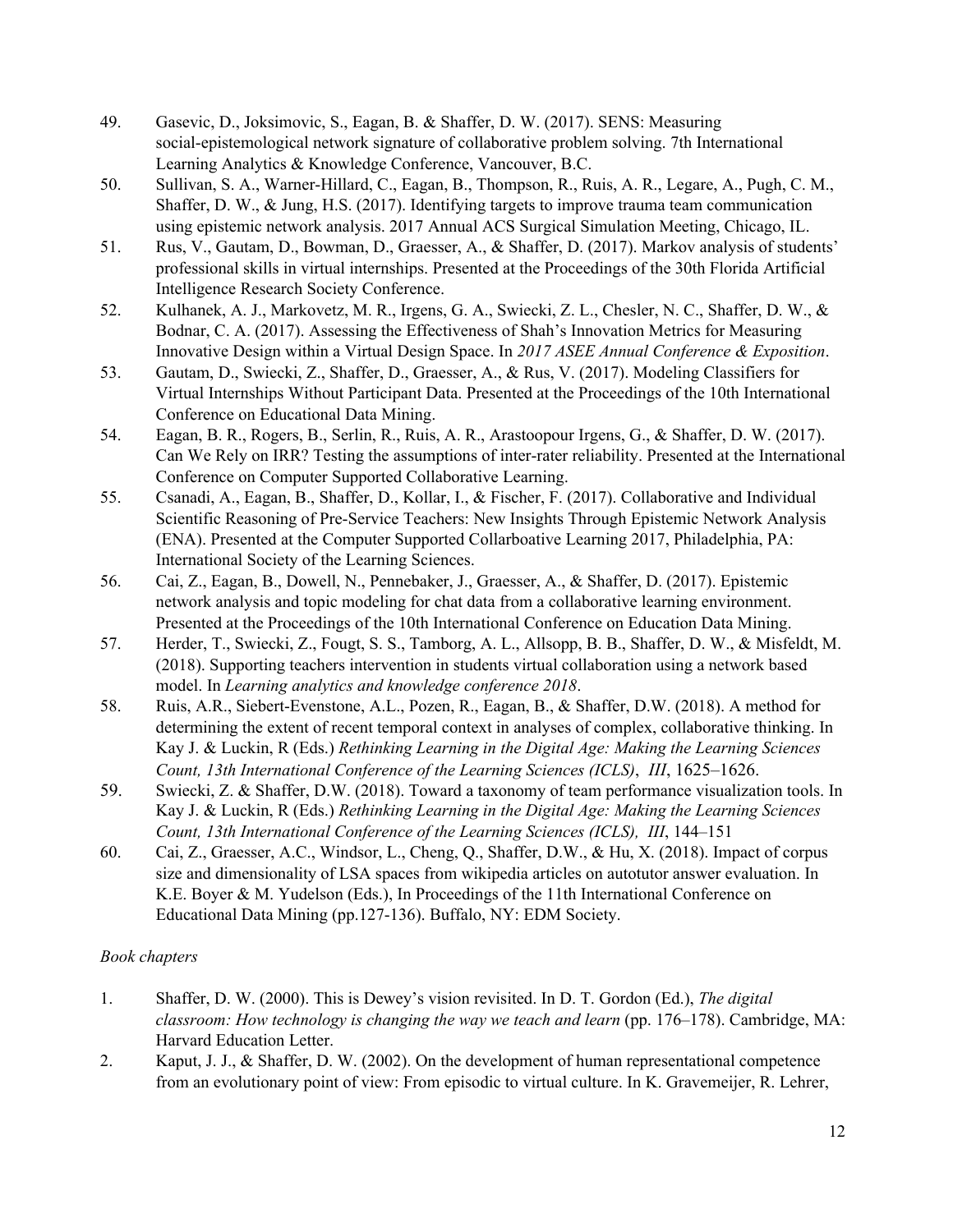B. van Oers & L. Verschaffel (Eds.), *Symbolizing, modeling and tool use in mathematics education* (pp. 269–286). Dordrecht, Netherlands: Kluwar Academic Press.

- 3. Shaffer, D. W. (2002). The Design Studio: A promising model for learning to collaborate: Thoughts in response to Hall, Star, and Nemirovsky. In T. Koschmann, R. Hall & N. Miyake (Eds.), *Computer support for collaborative learning 2* (pp. 223–228). Mahwah, NJ: Lawrence Erlbaum Associates.
- 4. Shaffer, D. W. (2002). Design, collaboration, and computation: The design studio as a model for computer-supported collaboration in mathematics. In T. Koschmann, R. Hall & N. Miyake (Eds.), *Computer support for collaborative learning 2* (pp. 197–222). Mahwah, NJ: Lawrence Erlbaum Associates.
- 5. Shaffer, D. W., Kigin, C., Kaput, J., & Gazelle, G. (2002). What is Digital Medicine? In R. Bushko (Ed.), *Future of health technology* (195–204)*.* Amsterdam: IOS Press.
- 6. Shaffer, D. W. & Squire, K. D. (2006). The Pasteurization of education. In S. Y. Tettegah & R. C. Hunter (Eds.), *Technology and education: Issues in administration, policy, and application in K12 schools* (Vol. 8, pp. 43–55). London: Elsevier.
- 7. Shaffer, D. W. (2007). Learning in design. In R. A. Lesh, J. J. Kaput & E. Hamilton (Eds.), *Foundations for the future in mathematics education* (pp. 99–126). Mahweh, NJ: Lawrence Erlbaum Associates.
- 8. Shaffer, D. W. & Gee, J. P. (2007). Epistemic games as education for innovation. In J.D.M. Underwood and J. Dockrell (Eds.), *Learning through digital technologies* (pp. 71–82). Leicester, UK: British Journal of Educational Psychology.
- 9. Shaffer, D. W. (2007). In praise of epistemology. In Brett E. Shelton and David A. Wiley (Eds.), *The design and use of simulation computer games in education* (pp. 7–27). Rotterdam, Netherlands: Sense Publishers.
- 10. Shaffer, D. W. (2009). Forward. In Richard Van Eck (Ed.), *Gaming & cognition: Theories and practice from the learning sciences* (pp. xiv–xv). Hershey, PA: IGI Global.
- 11. Shaffer, D. W. (2009). Wag the kennel: Games, frames, and the problem of assessment. In R. Fertig (Ed.), *Handbook of research on ef ective electronic gaming in education* (pp. 577–592). Hershey, PA: IGI Global.
- 12. Shaffer, D. W. (2009) Computers and the end of progressive education. In David Gibson (Ed.) *Digital simulations for improving education: Learning through artificial teaching environments* (pp. 68–85). Hershey, PA: IGI Global.
- 13. Gordon, J. A., Wilkerson, W., Shaffer, D. W., & Armstrong, E. G. (2009). Practicing medicine without risk: Students' and educators' responses to high-fidelity patient simulation. *AM Classics*. Philadelphia, PA: Wolters Kluwer Health, Inc.
- 14. Bagley, E., Shaffer, D. W. (2011) Promoting civic thinking through epistemic game play. In R. Ferdig (Ed.), *Discoveries in gaming and computer-mediated simulations: New interdisciplinary applications* (pp. 111–127). Hershey, PA: IGI Global.
- 15. Shaffer, D. W. (2012). Models of situated action: Computer games and the problem of transfer. Educational Researcher. In C. Steinkuehler, K. Squire, S. Barab (Eds.), *Games, learning, and society: Learning and meaning in the digital age* (403–432). Cambridge University Press.
- 16. Shaffer, D. W. & Gee, J. P. (2012). The right kind of GATE: Computer games and the future of assessment. In M. Mayrath, D. Robinson, & J. Clarke-Midura (Eds.), *Technology-based assessments for 21st century skills: Theoretical and practical implications from modern research* (pp. 211–228)*.* Charlotte, NC: Information Age Publishing.
- 17. Shaffer, D. W. (2015). Jogos epistemicos: Espacos virtuais para o exercicio do profissionalismo. In L. Alves and J. Nery (Eds.), *Jogos eletronicos, mobilidades, e educacoes: Trilhas em construcao* (pp. 51–57). Salvador, Brazil: EDUFBA.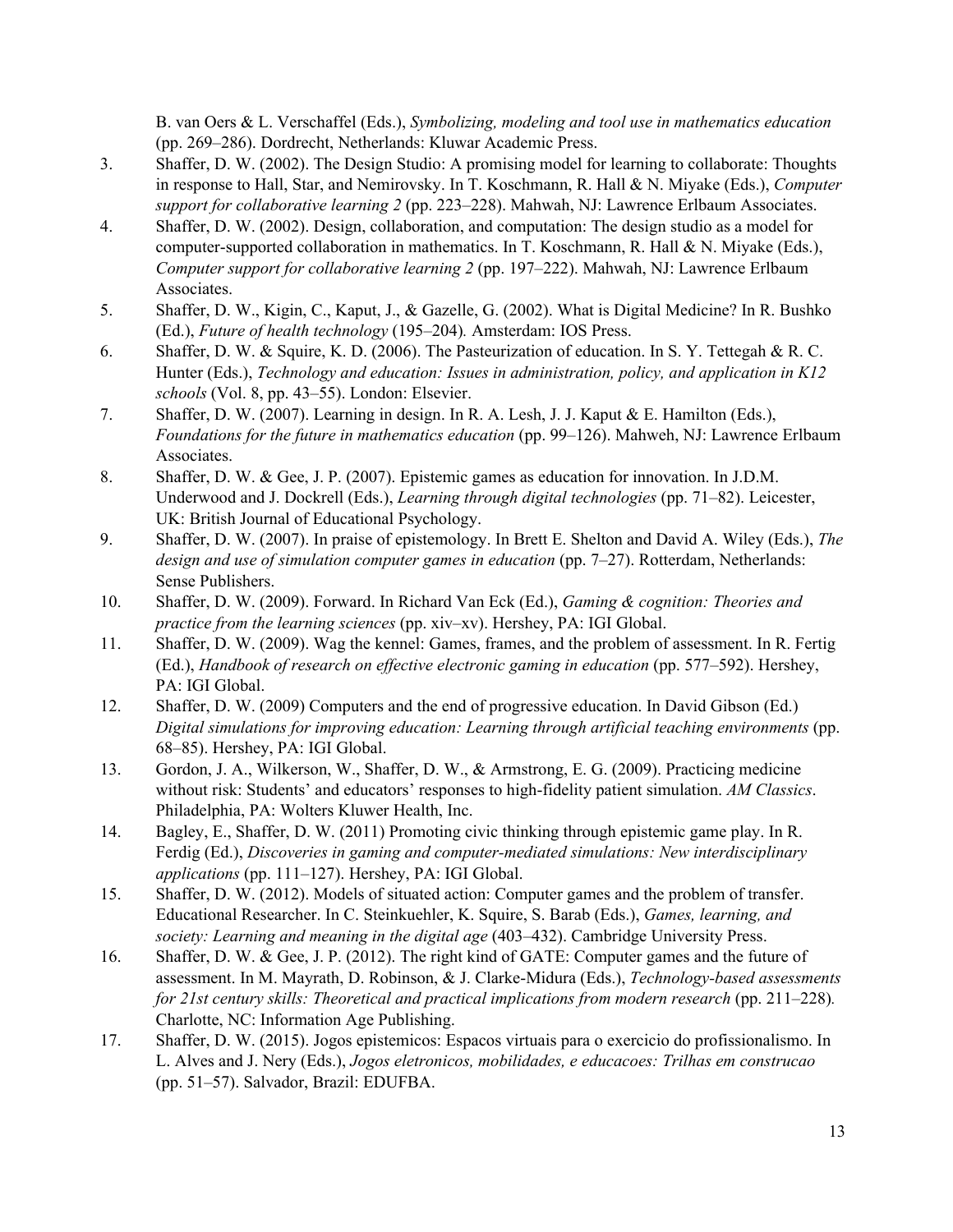- 19. Shaffer, D. W., Ruis, A. R., & Graesser, A. C. (2015). Authoring networked learner models in complex domains. In R. Sottilare, X.Hu, & A. C. Graesser (Eds.), *Design recommendations for intelligent tutoring systems: Authoring tools*. Orlando: U.S. Army Research Laboratory.
- 20. Shaffer, D. W., & Ruis, A. R. (2017). Epistemic network analysis: A worked example of theory-based learning analytics. *Handbook of Learning Analytics and Educational Data Mining.*
- 21. Swiecki, Z. M., & Shaffer, D. (2017). Dependency-centered design as an approach to pedagogical authoring. In Y. Baek (Ed.), *Game-based learning: Theory, strategies and performance outcomes*. Hauppauge, NY: NOVA.
- 22. Graesser, A .C., Foltz, P. W., Rosen, Y., Shaffer, D. W., Forsyth, C., and Germany, M. (2018) Challenges of assessing collaborative problem solving. In E. Care, P. Griffin, and M. Wilson (Eds.), *Assessment and teaching of 21st century skills* (pp. 75-91). Springer Publishers.
- 23. Shaffer, D.W. (2018). Epistemic network analysis: Understanding learning by using big data for thick description. Fischer, F., Hmelo-Silver, C. E., Goldman, S. R., & Reimann, P. (Eds.) *International Handbook of the Learning Sciences (pp. 520-531)*. New York: Routledge.
- 24. Stoddard, J., Swiecki, Z., & Shaffer, D.W. (2018) Behind the curtain: an epistemic design process for democratic media education simulation. In C. Wright-Maley (Ed.) *More like life itself: Simulations as powerful and purposeful social studies* (pp.21-39). Charlotte, NC: Information Age Press.
- 25. Shaffer, D.W. (in press). Big Data for Thick Description of Deep Learning. In K. Millis, D. Long, J. Magliano, and K. Weimer (Eds.), *Deep learning: Multi-disciplinary approaches*. NY: Routledge.
- 26. Shaffer, D.W. (In Press). Big data for thick description of deep learning. In K. Millis, D. Long, J. Magliano, & K. Weimer (Eds.), *Deep learning: Multi-disciplinary approaches*. NY, NY: Routledge/Taylor Francis.

### *Other conference proceedings*

- 1. Shaffer, D. W. (2003). When Dewey met Schon: Computer-supported learning through professional practices. In C. McNaught & D. Lassner (Eds.), *Proceedings of the World Conference on Educational Media, Hypermedia, and Telecommunications 2003* (Ed-Media) (pp. 2197–2205). Honolulu, HI: Association for the Advancement of Computers in Education.
- 2. Shaffer, D. W., Chesler, N. C., Arastoopour, G., and D'Angelo, C. (2011). *Nephrotex: Teaching first year students how to think like engineers*. Poster presented at the Course, Curriculum, and Laboratory Improvement PI Conference, Washington D.C.
- 3. D'Angelo, C., Arastoopour, G., Chesler, N., & Shaffer, D. W. (2011). *Undergraduate engineers engaging and reflecting in a professional practice simulation*. Poster presented at the American Society for Engineering Education, Vancouver, B.C.
- 4. Nash, P., & Shaffer, D. W. (2012)*. Epistemic trajectories: Mentoring in a game design practicum*. Paper presented at the American Educational Research Association annual meeting, Vancouver, B.C.
- 5. Nash, P., & Shaffer, D. W. (2012)*. Epistemic youth development: Educational games as youth development activities*. Paper presented at the American Educational Research Association annual meeting, Vancouver, B.C.
- 6. Bagley, E., & Shaffer, D. W. (2012). *Epistemic mentoring in virtual and face-to-face environments*. Paper presented at the American Educational Research Association annual meeting, Vancouver, B.C.
- 7. Nash, P., Bagley, E. A. S, & Shaffer, D. W. (2012). *Playing for public interest: Epistemic Games as civic engagement activities*. Paper presented at the American Educational Research Association annual meeting, Vancouver, B.C.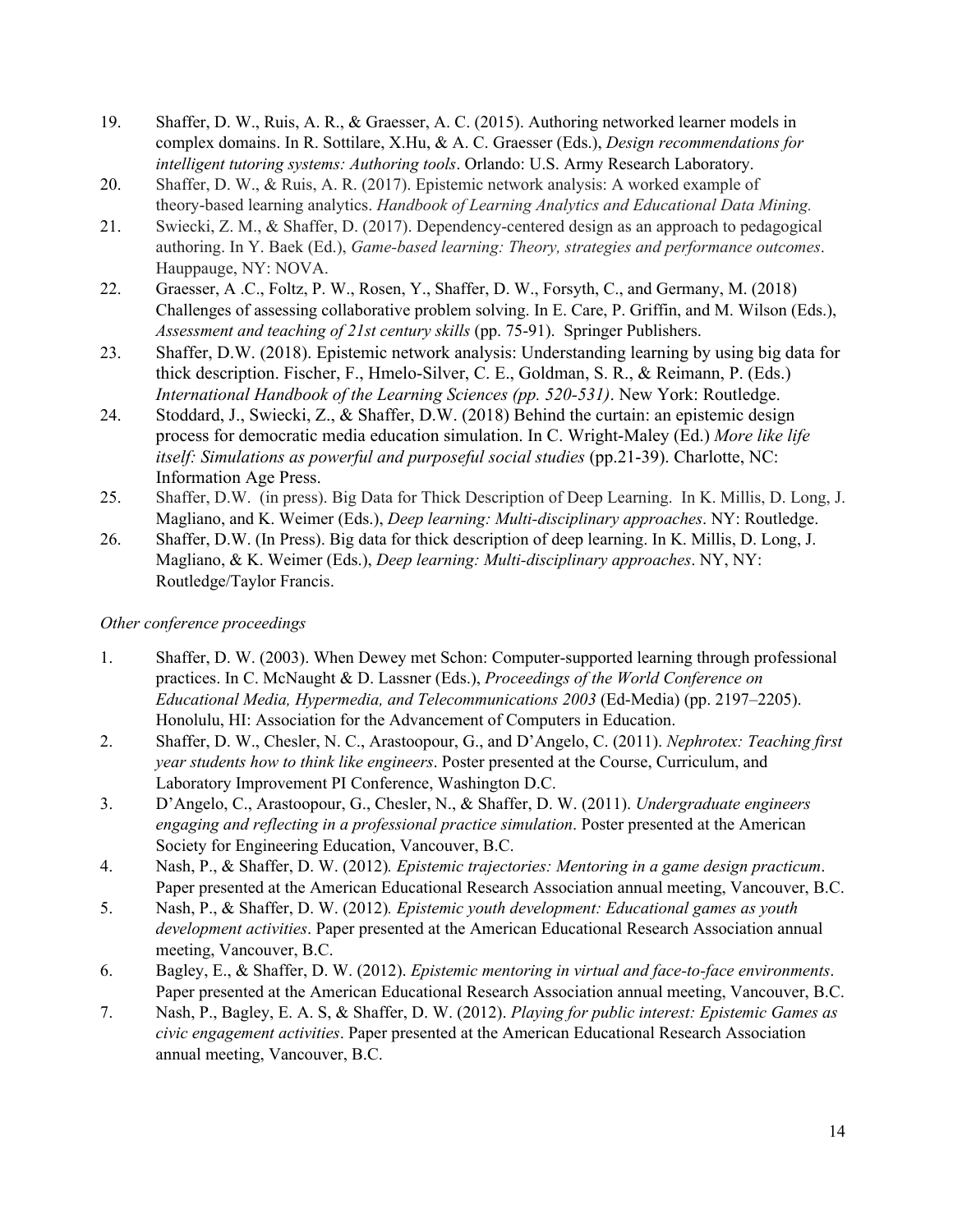- 8. Orrill, C. H., Shaffer, D.W., & Burke, J. (2013)*. Exploring coherence in teacher knowledge using Epistemic network analysis*. Presented at the American Educational Research Association annual meeting, San Francisco, CA.
- 9. Arastoopour, G., Chesler, N., D'Angelo, C. M., Opgenorth, J., Reardan, C., Haggerty, N., Lepak, C., & Shaffer, D. W. (2013). *Epistemic persistence: A simulation-based approach for increasing women in engineering*. Paper presented at the American Educational Research Association annual meeting, San Francisco, CA.

### *Working papers*

- 1. Shaffer, D. W. (2003). Pedagogical praxis: The professions as models for learning in the age of the smart machine. (WCER Working Paper No. 2003-6). University of Wisconsin–Madison, Wisconsin Center for Education Research.
- 2. Shaffer, D. W. (2003). Portrait of the Oxford design studio: Ethnography of design pedagogy (WCER Working Paper No. 2003-11). University of Wisconsin–Madison, Wisconsin Center for Education Research.
- 3. Shaffer, D. W., & Serlin, R. (2004). Intra sample statistical analysis. (WCER Working Paper No. 2005-2). University of Wisconsin–Madison, Wisconsin Center for Educational Research.
- 4. Shaffer, D. W. (2005). Multisubculturalism: Computers and the end of progressive education. (WCER Working Paper No. 2005-5). University of Wisconsin–Madison, Wisconsin Center for Education Research.
- 5. Shaffer, D. W. (2005). Epistemography and the Participant Structures of a Professional Practicum: A story behind the story of Journalism 828. (WCER Working Paper No. 2005-8). University of Wisconsin–Madison, Wisconsin Center for Education Research.
- 6. Shaffer, D. W. (2005). Studio mathematics: The epistemology and practice of design pedagogy as a model for mathematics learning. (WCER Working Paper No. 2005-3). University of Wisconsin–Madison, Wisconsin Center for Education Research.
- 7. Shaffer, D. W. (2005). Video Games and the Future of Learning. (WCER Working Paper No. 2005-4). University of Wisconsin–Madison, Wisconsin Center for Education Research.
- 8. Shaffer, D. W., & Clinton, K. A. (2005). Toolforthoughts: Reexamining thinking in the digital age. (WCER Working Paper No. 2005-6). University of Wisconsin–Madison, Wisconsin Center for Education Research.
- 9. Shaffer, D. W., & Gee, J. P. (2005). Before every child is left behind: How epistemic games can solve the coming crisis in education. (WCER Working Paper No. 2005-7). University of Wisconsin–Madison, Wisconsin Center for Education Research.
- 10. Shaffer, D. W. & Gee, J. P. (2010). Looking where the light is bad: Video games and the future of assessment. (Epistemic Games Working Paper No. 2010-2). University of Wisconsin–Madison, Epistemic Games Research Group.
- 11. Hatfield, D. & Shaffer, D. W. (2010). The Epistemography of a Journalism Practicum: The Complex Mechanisms of Developing Journalistic Expertise. (WCER Working Paper 2010-10). University of Wisconsin–Madison, Wisconsin Center for Education Research.
- 12. Shaffer, D. W. (2010). The bicycle helmets of "Amsterdam": Computer games and the problem of transfer. (Epistemic Games Group Working Paper No. 2010-01). University of Wisconsin–Madison.
- 13. Knight, S., Arastoopour, G., Shaffer, D. W., Shum, S. B., & Littleton, K. (2013). Epistemic networks for epistemic commitments. *Technical Report KMI-13-03*. Knowledge Media Institute, the Open University of the Netherlands.
- 14. Knight, S., Wise, A. F., Arastoopour, G., Williamson Shaffer, D., Buckingham Shum, S., & Kirschner, P. A. (2014). *Analytics for learning and becoming in practice*.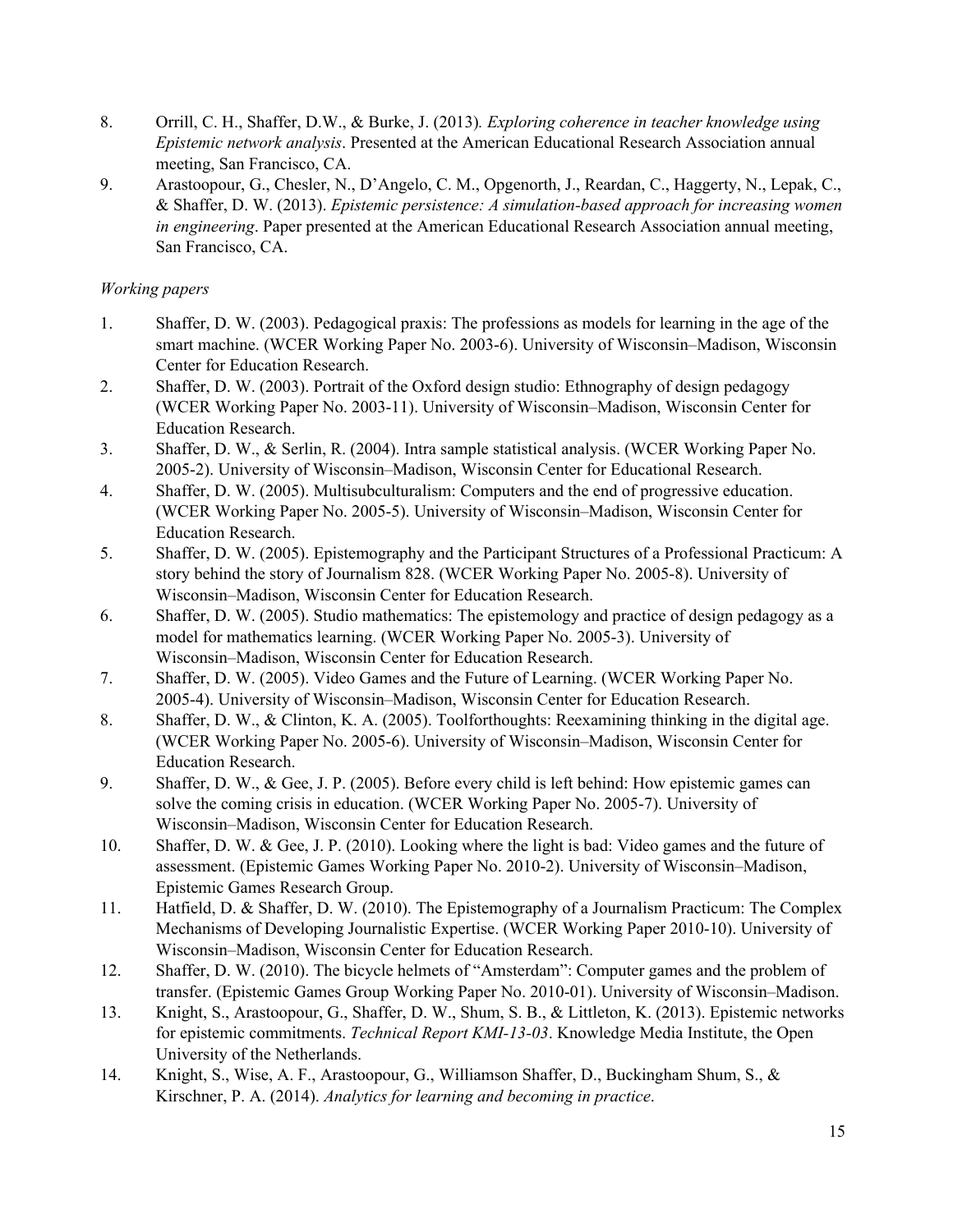- 15. Shaffer, D. W., & Arastoopour, G. (2014). *Guide to RSdata. csv sample ENA data set*.
- 16. Shaffer, D. W. (2014). *User Guide for Epistemic Network Analysis Web Version 4.0*.

### *Other publications*

- 1. Shaffer, D. W. (1996). *Escher's World: Learning mathematics through design in a digital studio*. (Unpublished Master's thesis). Massachusetts Institute of Technology, Cambridge, MA.
- 2. Shaffer, D. W. (1998)*. Expressive mathematics: Learning by design*. (Unpublished doctoral dissertation). Massachusetts Institute of Technology, Cambridge, MA.
- 3. Shaffer, D. W. (2001). Thinking Forward by Thinking Back. *Communication Arts*, *42*(8), 134–136.
- 4. Gordon, J. A., Shaffer, D. W., Cooper, J. B., Raemer, D. B., Graydon-Baker, E., Pawlowski, J., et al. (2003). Randomized Controlled Trial of Simulation-Based Teaching versus Traditional Instruction in Critical Care and Emergency Medicine [abstract]. *Analgesia and Analgesia*, 97(2S), S13.
- 5. Rohde, M., & Shaffer, D. W. (2004). Us, ourselves, and we: Thoughts about social (self-) categorization. *Association for Computing Machinery (ACM) SigGROUP Bulletin*, *24*(3), 19–24.
- 6. Shaffer, D. W. (2006, September). Beyond "He Said, She Said": Games for learning move beyond the traditional dichotomy of weak v strong instructional guidance. *ADL Newsletter for Educators and Educational Researchers* (Vol. September).
- 7. Shaffer, D. W. (2007, January 14). Creative play, creative thought: Computer games can help kids learn. *Wisconsin State Journal*.
- 8. Shaffer, D. W. (2007). The educational value of computer games. *Principal Magazine*, *86*(4), 66–67.
- 9. Shaffer, D. W. (2007). Juegos epistemicos para mejorar las habilidades y valores profesionales. *Revista Enlaces*, 4.
- 10. Shaffer, D. W. (2007). *Epistemic games to improve professional skills and values*. Paris: Organization for Economic Cooperation and Development (OECD).
- 11. Shaffer, D.W. (2008). *University of play*. Paris: Organization for Economic Cooperation and Development (OECD).
- 12. Shaffer, D. W. (2008). Learning in the digital age. *Wisconsin People and Ideas*, *54*(2), 51–55.
- 13. Shaffer, D. W. (2014). *Epistemic games to improve professional skills and values*. Paris: Organization for Economic Cooperation and Development (OECD).
- 14. Shaffer, D. W. (2018). Transforming big date into meaningful insights: Introducing quantitative ethnography. *Scientia.*

### *Professional service*

### *Editorial boards*

- 2018-present Revista Innovación Educativa 2016–present International Journal of Gaming and Computer-Mediated Simulations 2015–present International Journal of STEM Education 2013–present Journal of Computers in Education 2011–present Technology, Knowledge and Learning 2010–present Contemporary Educational Technology 2010–2016 Journal of Global Studies in Education 2009–present Journal of Computer Assisted Learning
- 2008–2011 Review of Education Research
- 2004–2009 Innovate
- 2005–2008 Journal of the Learning Sciences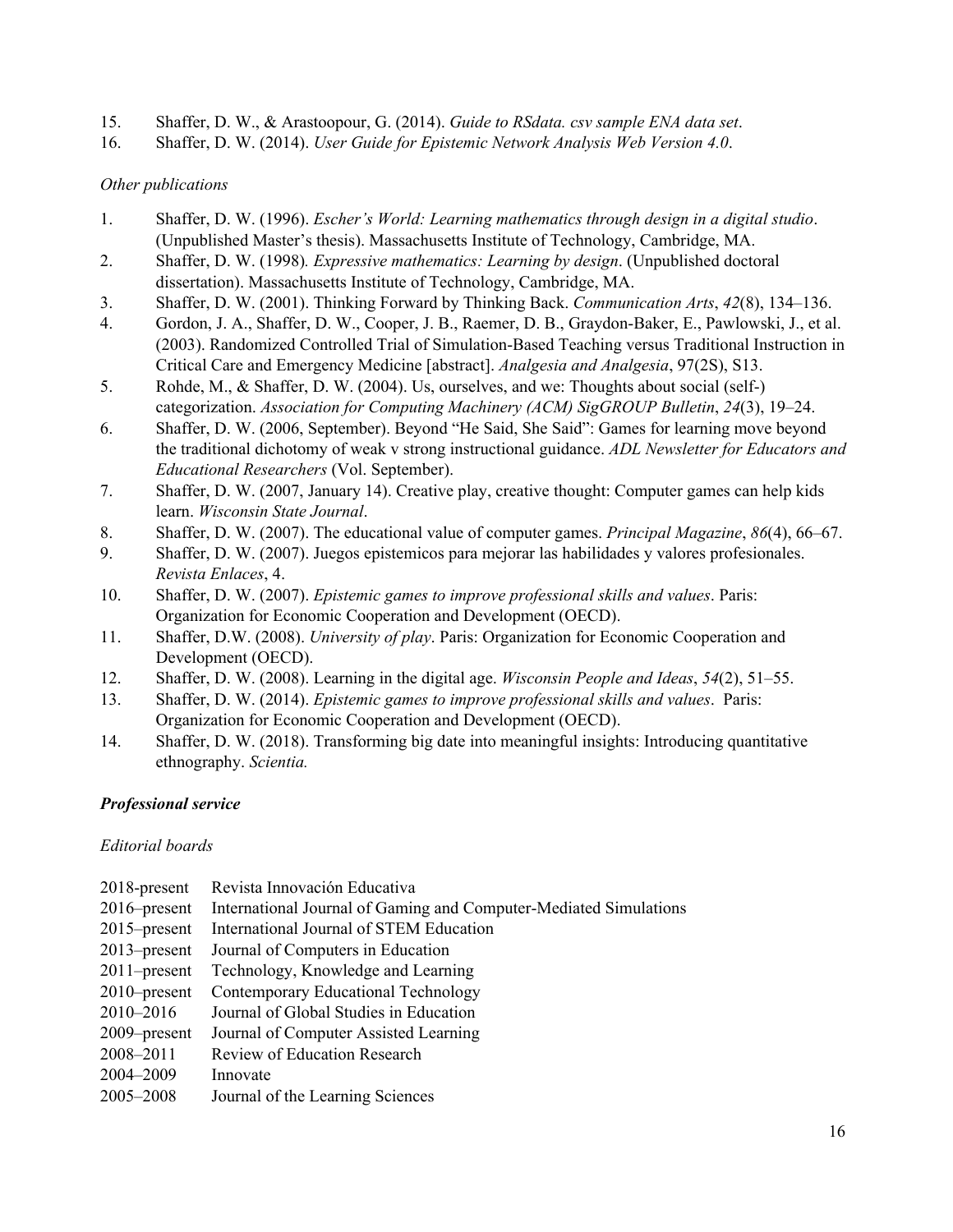# *Award and funding committees*

| 2015      | MacArthur Foundation                                                          |
|-----------|-------------------------------------------------------------------------------|
| 2011      | Review Committee Chair, Next Generation Learning Challenges, Gates Foundation |
| 2005–2007 | E.F. Lindquist Award Committee, American Education Research Association       |
| 2003-2004 | Sylvia Scribner Award Committee, American Education Research Association      |

# *Advisory boards*

| 2013–present Q Center |                                                                                    |
|-----------------------|------------------------------------------------------------------------------------|
|                       | 2012–present Designs for Learning Journal                                          |
|                       | 2009–present Educational Technology & Society Journal                              |
| 2008–present          | International Journal of Gaming and Computer-Mediated Simulations                  |
| $2007$ -present       | James J. Kaput Center for Research and Innovation in Mathematics Education         |
| 2008-2009             | Interdisciplinary Models and Tools for Serious Games: Emerging Concepts and Future |
|                       | Directions, Richard Van Eck (Ed). Hershey, PA: IGI Global                          |
| 2004–2006             | Chair, International Society of the Learning Sciences Publications Committee       |
|                       |                                                                                    |

### *Program committees*

| 2010          | Program Committee, IEEE DIGITEL Conference                                          |
|---------------|-------------------------------------------------------------------------------------|
| 2007–2008     | Program Co-Chair, AERA Annual Meeting Division C Section 7 (Technology Research)    |
| 2006–2007     | Program Co-Chair, IEEE Digital Game and Intelligent Toy Enhanced Learning (DIGITEL) |
| $2004 - 2005$ | Program Committee, Computer Supported Collaborative Learning Conference             |

### *Committee service*

University of Wisconsin–Madison

| 2018-present    | PIE Scholars Committee, Dept. of Educational Psychology                             |
|-----------------|-------------------------------------------------------------------------------------|
| $2014$ -present | Curriculum Committee, Dept. of Educational Psychology                               |
| $2013$ -present | Governance Committee, Gaylord Nelson Institute for Environmental Studies            |
| 2014-2017       | Academic Planning Council, Gaylord Nelson Institute for Environmental Studies       |
| 2014-2015       | Faculty/Staff Honors Committee, Dept. of Educational Psychology                     |
| 2014            | Communications Director Search Committee, Wisconsin Center for Educational Research |
| 2013-2015       | Human Subjects Protection Program Advisory Committee                                |
| 2013-2014       | Education Graduate Research Scholars Advisory Board, School of Education            |
| 2012-2014       | Programs Committee, School of Education                                             |
| 2012            | Learning Science Search Committee, Dept. of Educational Psychology                  |
| 2012-2013       | Recruiting, Admissions, and Fellowships, Dept. of Educational Psychology            |
| $2011 - 2012$   | Faculty Affairs, Dept. of Educational Psychology                                    |
| $2011 - 2012$   | Social Studies Divisional Committee                                                 |
| 2011            | Editorial Search Committee, Wisconsin Center for Educational Research               |
| $2010 - 2014$   | Access and Accommodation Resource Coordinator, Dept. of Educational Psychology      |
| $2010 - 2011$   | <b>Education Research Institutional Review Board</b>                                |
| $2010 - 2011$   | Recruiting, Admissions, and Fellowships, Dept. of Educational Psychology            |
| 2010-2011       | Technical Director Search Committee, Wisconsin Center for Educational Research      |
|                 |                                                                                     |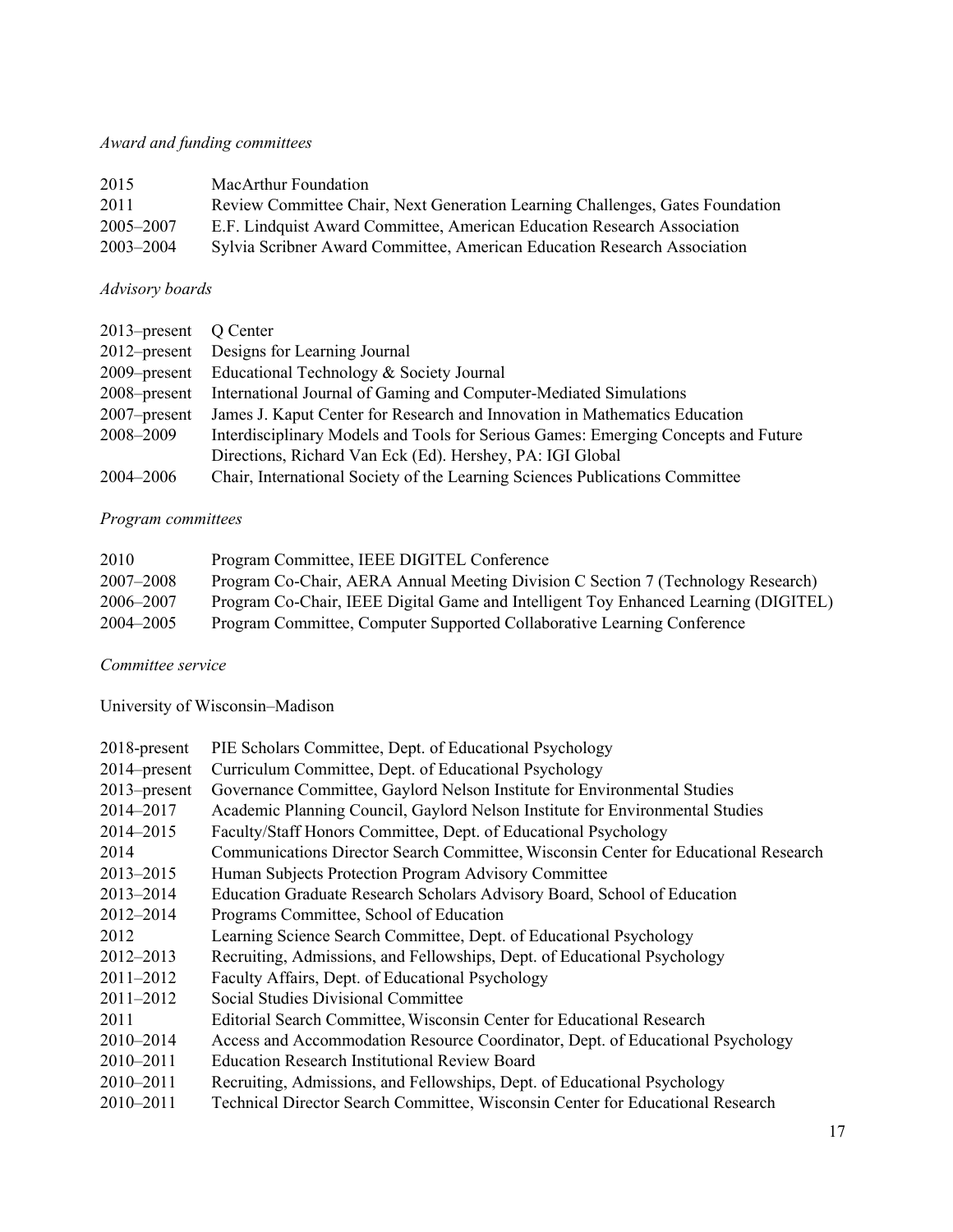| 2009-2010     | Recruiting, Admissions, and Fellowships (Chair), Dept. of Educational Psychology |
|---------------|----------------------------------------------------------------------------------|
| 2009-2010     | Precollege Initiatives Strategic Planning Design Team                            |
| 2007–2008     | Business Services, Administrative Process Redesign                               |
| 2006–2007     | Faculty Affairs (Chair), Dept. of Educational Psychology                         |
| 2005-2006     | Faculty Affairs, Dept. of Educational Psychology                                 |
| 2004–2007     | Graduate Student Affairs, School of Education                                    |
| 2004–2007     | Student Affairs (Chair), Dept. of Educational Psychology                         |
| 2002–2003     | Learning Sciences Search Committee, Dept. of Educational Psychology              |
| $2001 - 2004$ | Information Technology Advisory Committee, School of Education                   |
| $2001 - 2004$ | Recruiting, Admissions, and Fellowships, Dept. of Educational Psychology         |
|               |                                                                                  |

Harvard Graduate School of Education

| 2000–2001 | Admissions, Technology in Education Program                    |
|-----------|----------------------------------------------------------------|
| 1999–2001 | <b>Technology and Education Committee</b>                      |
| 2000      | Website Development, Education Technology in Education Program |

*Ad-hoc reviewer*

American Education Research Association Annual Meeting American Education Research Journal Behavior and Information Technology Cognition and Instruction Computer Supported Collaborative Learning Contemporary Educational Technology Convergence Educational Researcher Hong Kong Ministry of Education IEEE DIGITEL Conference International Conference on Advanced Learning Technologies International Conference on the Learning Sciences International Journal of Computers in Mathematics Learning Journal of Computer Assisted Learning Journal of Global Studies in Education Journal of Learning Sciences Journal of Research in Science Teaching Lawrence Erlbaum Associates MIT Press National Science Foundation Prentice Hall Publishers Singapore National Institute of Education Swiss National Science Foundation Review of Education Research Serious Games for Educational and Child Psychology Teaching and Learning in Medicine Technology, Knowledge and Learning

*Other professional service*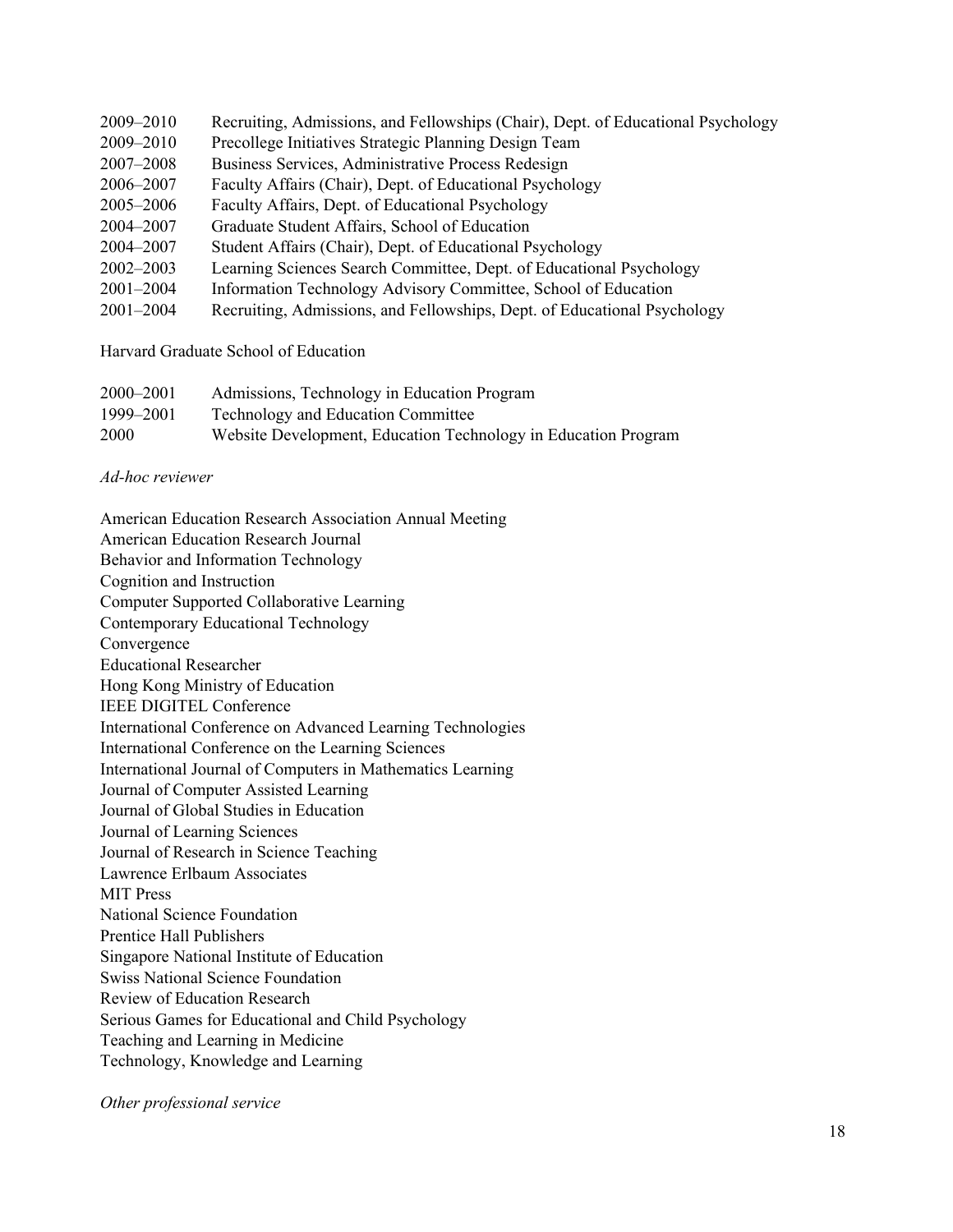#### 2005–2006 Spencer Foundation Working Group on Games in Education

### *Teaching*

*University of Wisconsin–Madison*

Qualitative Research Methods in Learning Environments Quantitative Ethnography Psychology of Educational Communications Introduction to the Learning Sciences Tools for Thought Cognition and Classroom Learning

*Harvard Graduate School of Education*

Tools for Thought Technology in Education Proseminar

*Castilleja School*

Precalculus Algebra II American History

*Sri Mahendra M.V.*

Class 6 Mathematics Class 4 English

*Mountain School Program of Milton Academy*

History of Science Advanced Placement American History

#### *Student supervision*

*Current Ph.D. advisees*

Amanda Evenstone Brendan Eagan Zachari Swiecki

*Ph.D. advisor (Major Professor)*

Golnaz Arastoopour Padraig Nash Elizabeth Bagley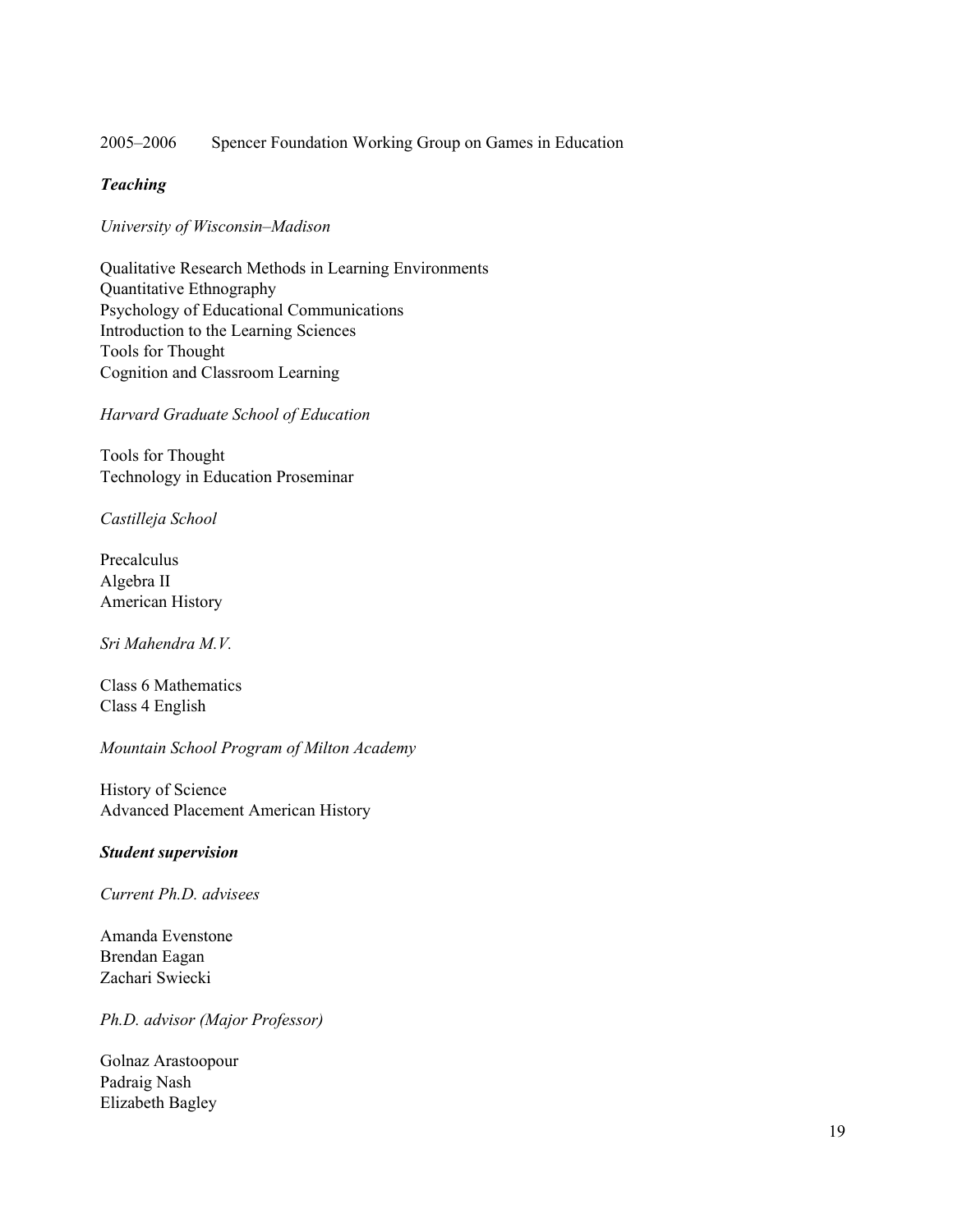David Hatfield Gina Svarovsky

#### *Ph.D. committee member*

Sean Andrist Katherine Clinton Andras Csanadi Thomas Duus Henriksen Thorkild Hanghoj Kyle Hartung Rikke Magnussen Nichol Martin Jay O'Toole Maarten Overdijk Melodie Rosenfeld Constance Steinkuehler Squire Jeremy Stoddard Joost Westra Abigail Woodridge

#### *Current Master's advisees*

Hanall Sung

*Master's supervisor*

Kelly Beckett Alecia Magnifico Megan Moreno Aran Nulty Jennifer Saucerman Anne-Lise Maag

*Postdoctoral fellowship supervisor*

Cynthia D'Angelo Michael Tscholl

*Hosted visiting scholar*

Pinghua Duan Jie Zhang Fenghua Xu Bian Wu

*Delta Teaching and Learning Certificate Committee Member*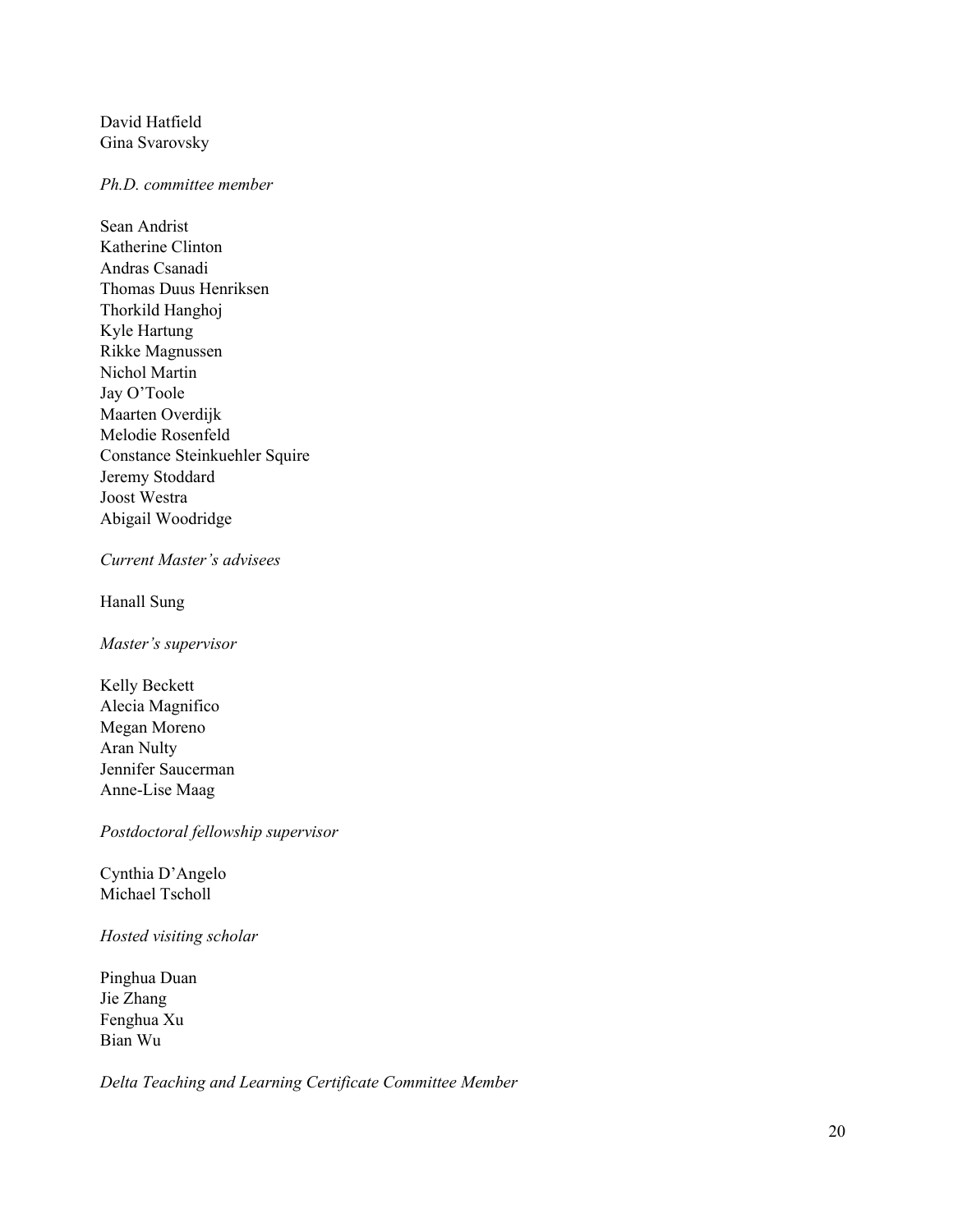### Todd Gruber

### *Honors*

| 2015       | Vilas Faculty Mid-Career Investigator Award, University of Wisconsin–Madison |
|------------|------------------------------------------------------------------------------|
| 2008       | European Union Marie Curie Fellow                                            |
| 2003       | National Academy of Education/Spencer Foundation Postdoctoral Fellow         |
| 1987       | Phi Beta Kappa                                                               |
| 1986       | John Harvard Scholar                                                         |
| 1984, 1985 | Harvard College Scholar                                                      |

#### *Collaborators*

Cynthia Bater, Long Beach Unified School District Antoine van den Beemt, Technical University Eindhoven Cheryl Bodnar, Rowan University Rick Borovoy, Google Naomi Chesler, University of Wisconsin-Madison Al Cohen, University of Georgia Wendy Crone, University of Wisconsin-Madison Valerie Farnsworth, Leeds University Frank Fischer, Ludwig Maximilian University of Munich Aroutis Foster, Drexel University Simon Fougt, Metropolitan University Copenhagen Ken Frank, Michigan State University Lewis Friedland, University of Wisconsin-Madison Dragan Gasevic, Monash University Gideon Dishon, Tel Aviv University James Paul Gee, Arizona State University Michael Gleicher, University of Wisconsin-Madison Asli Gocman, University of Wisconsin-Madison Art Graesser, University of Memphis Eric Hamilton, Pepperdine University Srecko Joksimovic, University of South Australia Simon Knight, University of Sydney Ingo Kollar, Ludwig Maximilian University of Munich Paul Kirschner, Open Universiteit Nederland Peter Levine, Tufts University Jeff Linderoth, University of Wisconsin-Madison Allison Littlejohn, Open University, UK Kristine Lund, École Normale Supérieure de Lyon Eleni Metaxa, Institute of Applied and Mathematical Sciences Technological Educational Institute of Crete Morten Misfeldt, Aalborg University Robert Mislevy, Educational Testing Services Toshio Mochizuki, Senshu University Bilge Mutlu, University of Wisconsin-Madison Larry Nucci, University of California at Berkely Diler Öner, Boğaziçi University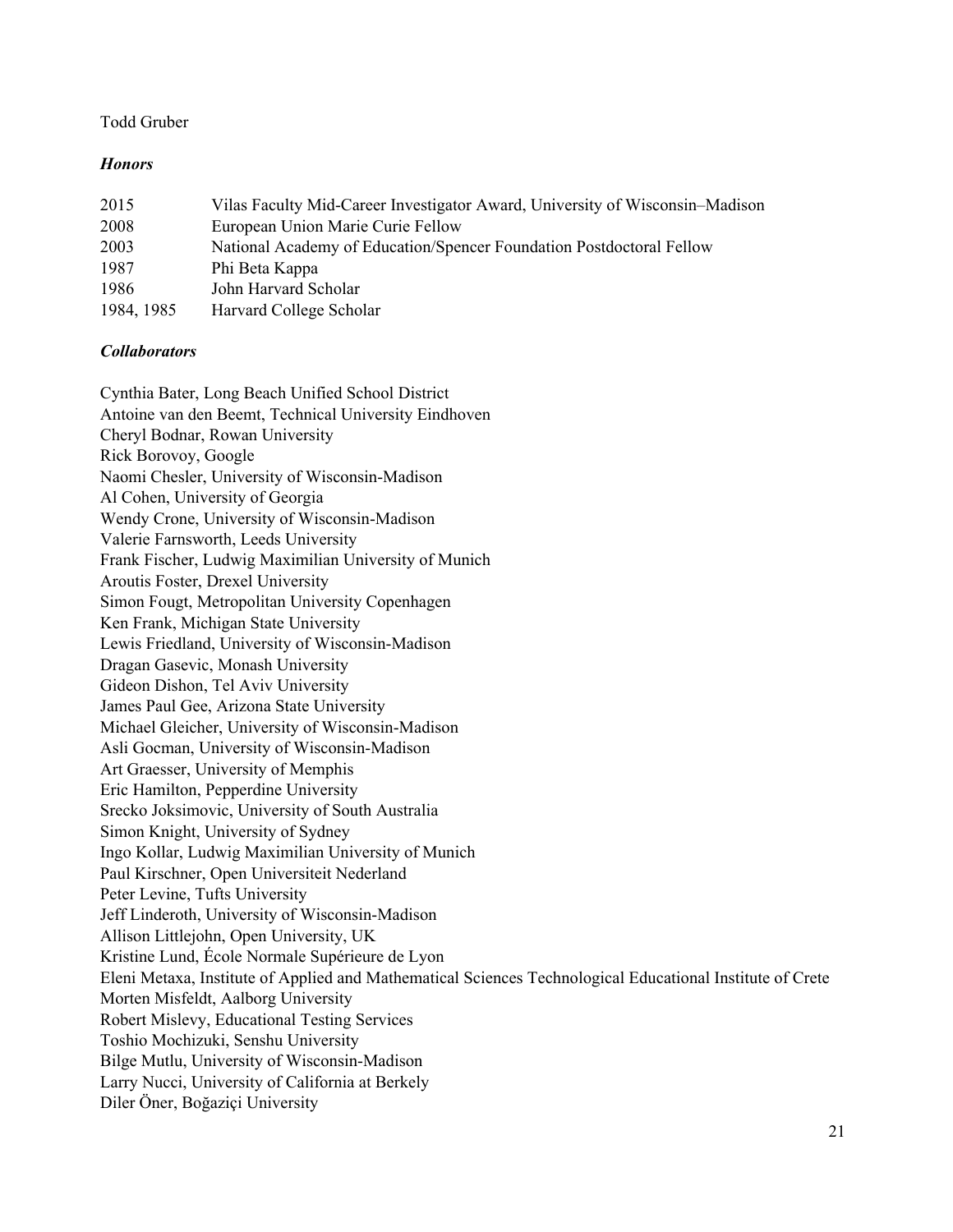Chandra Orill, University of Massachusetts-Dartmouth Jun Oshima, Shizuoka University Carla Pugh, Stanford Univeristy Robert Romberg, Stockholm University Yigal Rosen, Harvard University Andrew Ruis, University of Wisconsin-Madison Vasile Rus, University of Memphis Nasia Safdar, University of Wisconsin-Madison Kristen Scopinich, Massachusetts Audubon Society Staffan Selander, Stockholm University Mamta Shah, Drexel University Daniel K. Shirley, University of Wisconsin-Madison Jeremy Stoddard, College of William and Mary Kate Thompson, Griffith University Mitch Tyler, University of Wisconsin-Madison Freydis Vogel, Technical University of Munich Ulrich Wagner, Applied Sciences, Munich Alyssa F. Wise, Simon Fraser University Mike Zinn, University of Wisconsin-Madison

### *Presentations*

### *Conference presentations*

- 1. "A brief sketch of the sketchpad: An introduction to technology in the geometry class room." California Technology Project Conference, 1992.
- 2. "Euclidean trigonometry: Teaching trigonometry from a geometric perspective with the Geometer's Sketchpad." California Association of Independent Schools Conference, 1993.
- 3. "Symmetric intuitions: dynamic geometry/dynamic art." International Society for the Interdisciplinary Study of Symmetry Conference, 1995.
- 4. "The math studio: Harnessing the power of the arts to teach across disciplines." With Jackie Cossentino. American Educational Research Association Annual Conference, 1997.
- 5. "Expressiveness in mathematical activity: Perspectives on making math meaningful." With James Kaput, Walter Stroup, Uri Wilensky, Sarah Inkpen, James Middleton, Dennie Wolf. National Council of Teachers of Mathematics Annual Meeting Research Precession, 1997.
- 6. "Design, collaboration, and computation: The design studio as a model for computer-supported collaboration in mathematics." Computer Supported Collaborative Learning Conference (CSCL), 1997.
- 7. "The pedagogy of the digital studio: Learning through collaboration, expression and construction." International Conference on the Learning Sciences (ICLS), 1998.
- 8. "Expressive mathematics: The development of mathematical thinking through design activity." American Educational Research Association Annual Conference, 1999.
- 9. "Virtual rounds: Simulation-based education in procedural medicine." Society of Photo Optical and Industrial Engineers (SPIE), 1999.
- 10. "Why the monkey can't do it: Simulation systems and the development of clinical wisdom." Society for Minimally Invasive Therapy Annual Conference, 1999.
- 11. "Learning architecture for medical applications." Medicine Meets Virtual Reality, 2000.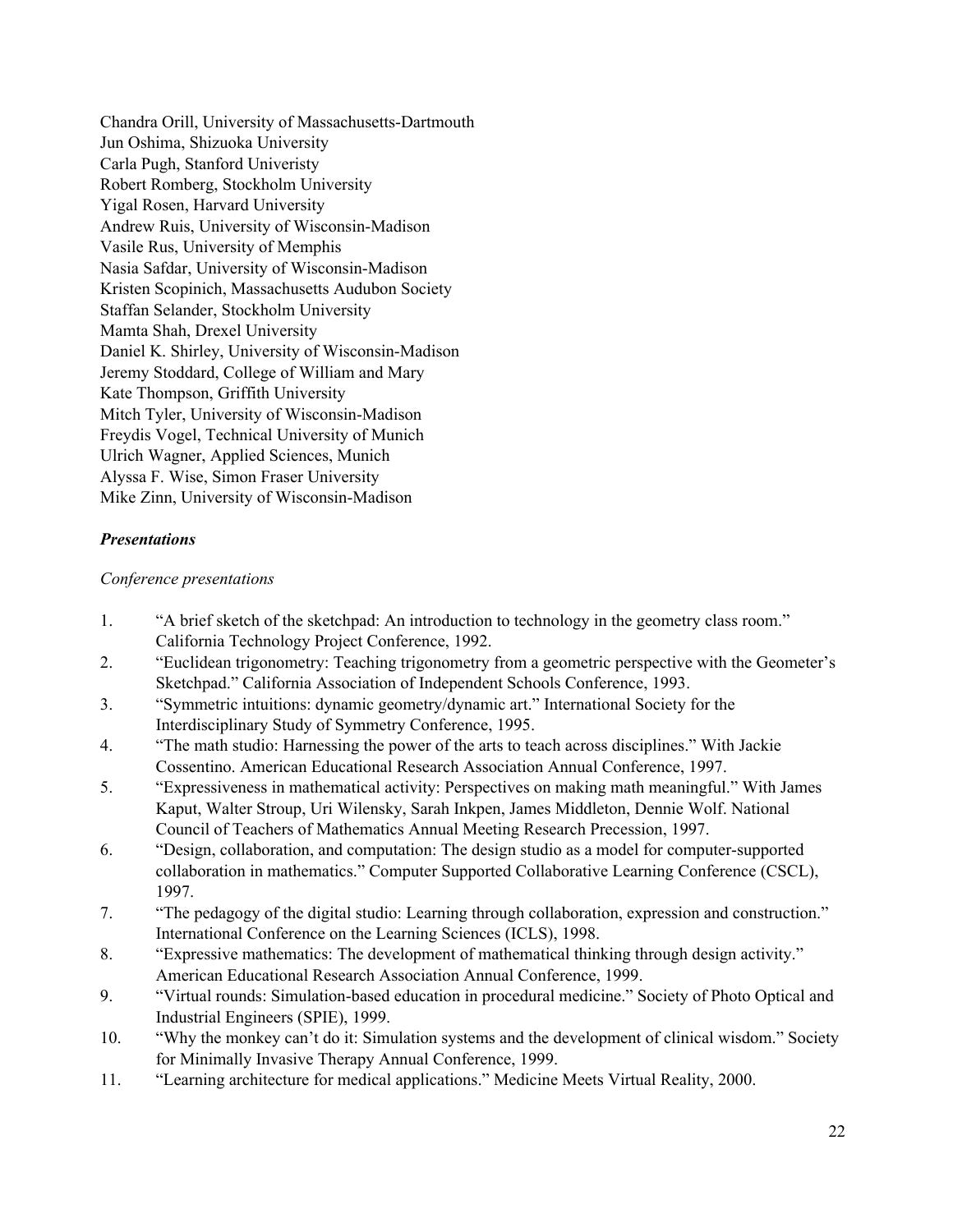- 12. "Digital medicine and knowledge management." Managing the Complex, Institute for the Study of Coherence and Emergence, 2000.
- 13. "Digital medicine." Future of Health Technology Institute, 2000.
- 14. "New technologies and the future of medical education." Future of Health Technology Institute, 2000.
- 15. "When Dewey met Schon: Pedagogical praxis as a model for learning in the age of the smart machine." American Education Research Association Annual Conference, 2003.
- 16. "When Dewey met Schon: Computer-supported learning through professional practices." World Conference on Educational Media, Hypermedia, and Telecommunications (Ed-Media), 2003.
- 17. "Epistemic frames: Implications for design research." American Education Research Association Annual Conference, 2004.
- 18. "'In this paper I claim that…' A model for developing students' skills in writing academic papers." University of Wisconsin Teaching & Learning Symposium, 2004.
- 19. "Epistemic frames and islands of expertise: Learning from infusion experiences." International Conference on the Learning Sciences (ICLS), 2004.
- 20. "Islands of expertise and ARTS: Developing alternative routes to scientific understanding through informal and out-of-school learning experiences." National Association for Research in Science Teaching, 2005.
- 21. "Epistemic Frames and Innovative Science Learning Environments." National Association for Research in Science Teaching, 2005.
- 22. "Epistemic Games in Theory and Practice." CAL05: Virtual Learning, 2005.
- 23. "Why all CSL is CL" (Plenary Talk) Computer Supported Collaborative Learning, 2005.
- 24. "Games for thought: The future of education & how we can get there." Games+Learning+Society, 2005.
- 25. "Games and media literacy." Games+Learning+Society, 2006.
- 26. "Epistemic games." Games+Learning+Society, 2006.
- 27. "Afterschool programs as contexts for education reform." Games+Learning+Society, 2006.
- 28. "Theorizing games in/and education." International Conference of the Learning Sciences, 2006.
- 29. "The pasteurization of education." With Kurt Squire. International Conference of the Learning Sciences (ICLS), 2006.
- 30. "Press play: Designing an epistemic game engine for journalism." With David Hatfield. International Conference of the Learning Sciences (ICLS), 2006.
- 31. "Berta's Tower: Developing conceptual physics understanding one exploration at a time." With Gina Navoa Svarovsky. International Conference of the Learning Sciences (ICLS), 2006.
- 32. "Epistemic Games." With David Hatfield, Alecia Marie Magnifico, and Elizabeth Sowatzke. IEEE Digital Game and Intelligent Toy Enhanced Learning Workshop, Taipei, 2007.
- 33. "Games for thought: The future of education and how we can get there." AERA Annual Meeting, 2007.
- 34. "Using epistemic games to teach for innovation." AERA Annual Meeting, 2007.
- 35. "Digital games, digital learning." Technology & the Learning Brain Conference, 2011.
- 36. "Games that develop innovation and creativity in school and the workforce." TTI/Vanguard Serious Fun Conference, 2011.
- 37. "'Gamification' and its impact on education". Game Based Learning Conference, 2011.
- 38. "Measuring innovation with epistemic games." American Society for Engineering Education (ASEE) Conference, 2011.
- 39. "Advances in analysis of process data from game based assessments." American Educational Research Association (AERA), 2013.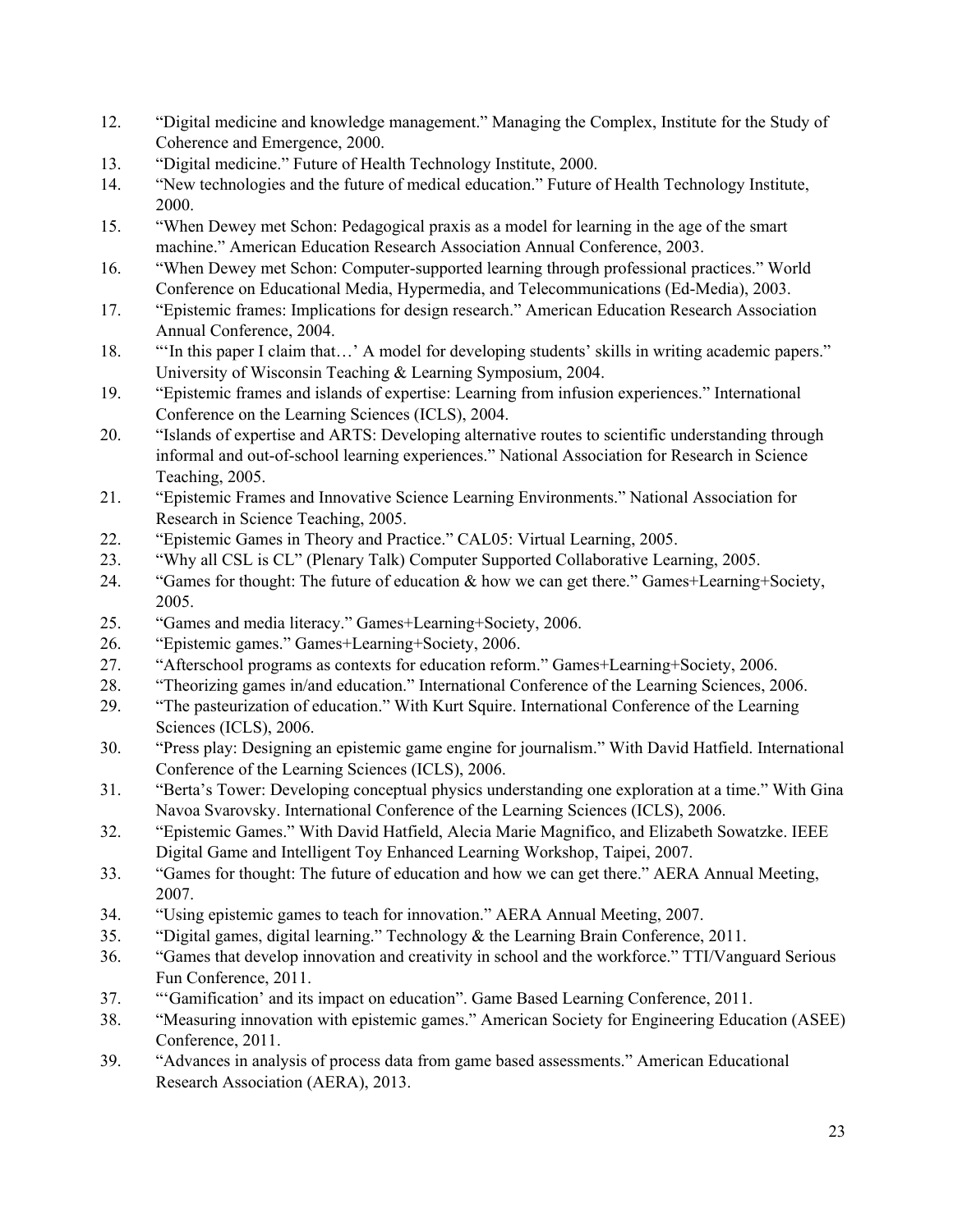- 40. "Contrasting design models for problem solving processes." American Educational Research Association (AERA), 2013.
- 41. "Epistemic network analysis." Learning Analytics and Knowledge Conference, 2014.
- 42. "Epistemic network analysis." Educational Data Mining Conference, 2014.
- 43. "ENA as theory-based learning analytics." International Conference on Computer Supported Collaborative Learning Conference, 2015.
- 44. "Masterclass on game oriented learning and teacher work." With Morten Misfeldt. Workshop organized at Designs for Learning, 2016.
- 45. "Virtual internships: Cyberlearning and cyberassessment of 21st century engineering. With Naomi Chesler. Frontiers of Engineering Education, 2016.
- 46. "Assessing and monitoring responsive engagement through student discourse." With Peter Levine, Larry Nucci, and Brendan Eagan. Presentation at the 2017 American Philosophical Association Central Division meeting on Responsiveness, 2017.
- 47. "Measuring collaborative learning using epistemic network analysis." Iowa State University Army Research Laboratory Research meeting, 2017.

### *Keynotes and other invited presentations*

- 1. "New machines, new methods: Precalculus in the computer age." Castilleja School, 1993.
- 2. "Exploring trigonometry: Investigations beyond geometry with the Geometer's Sketchpad." Geometer's Sketchpad Institute, 1993.
- 3. "Dynamic drawings and dynamic graphs: Exploring trigonometry through dynamic geometry." Geometer's Sketchpad Institute, 1994.
- 4. "Design for learning: The pedagogy of the design studio." MIT Media Laboratory Symposium on Complexity, 1998.
- 5. "New means for old themes: How new media can change education." Standards-based Teaching and Assessment Institute, Harvard University, 1998.
- 6. "Virtual medicine." Center for Minimally Invasive Therapy Forum, 1999.
- 7. "Beyond Mavis Beacon: Technology, standards, and assessment." Harvard Programs in Professional Development, 1999.
- 8. "Learning through simulation." Society for Technology in Anesthesia, 2000.
- 9. "Why part-task trainers are only part of the answer." Department of Defense Integrated Research Team on Medical Modeling and Simulation, 2000.
- 10. "Collaborative design of training architecture for medicine." HT Medical Systems, 2000.
- 11. "Principles for design of medical training systems." CIMIT Forum, Center for Innovative Minimally Invasive Therapy, 2000.
- 12. "Reflective practice and medical education." Stanford University Department of Surgery, 2000.
- 13. "What is digital medicine?" Stanford University Department of Surgery Grand Rounds, 2000.
- 14. "Modes of education in medical simulation." Society for Technology in Anesthesia, 2001.
- 15. "Paradigms for medical education: Simulation and medical training." With James Gordon. Harvard Macy Institute Program for Medical Educators, 2001.
- 16. "Reflective practice and medical simulation." With James Gordon. Harvard Macy Institute Program for Medical Educators, 2002.
- 17. "Education in the era of smart machines: How our tools shape the way we think." Wisconsin Department of Public Instruction, 2003.
- 18. "From the Spanish Inquisition to Amazon.com: How our tools shape the way we think." Wisconsin Spencer Doctoral Program Public Lecture Series, 2003.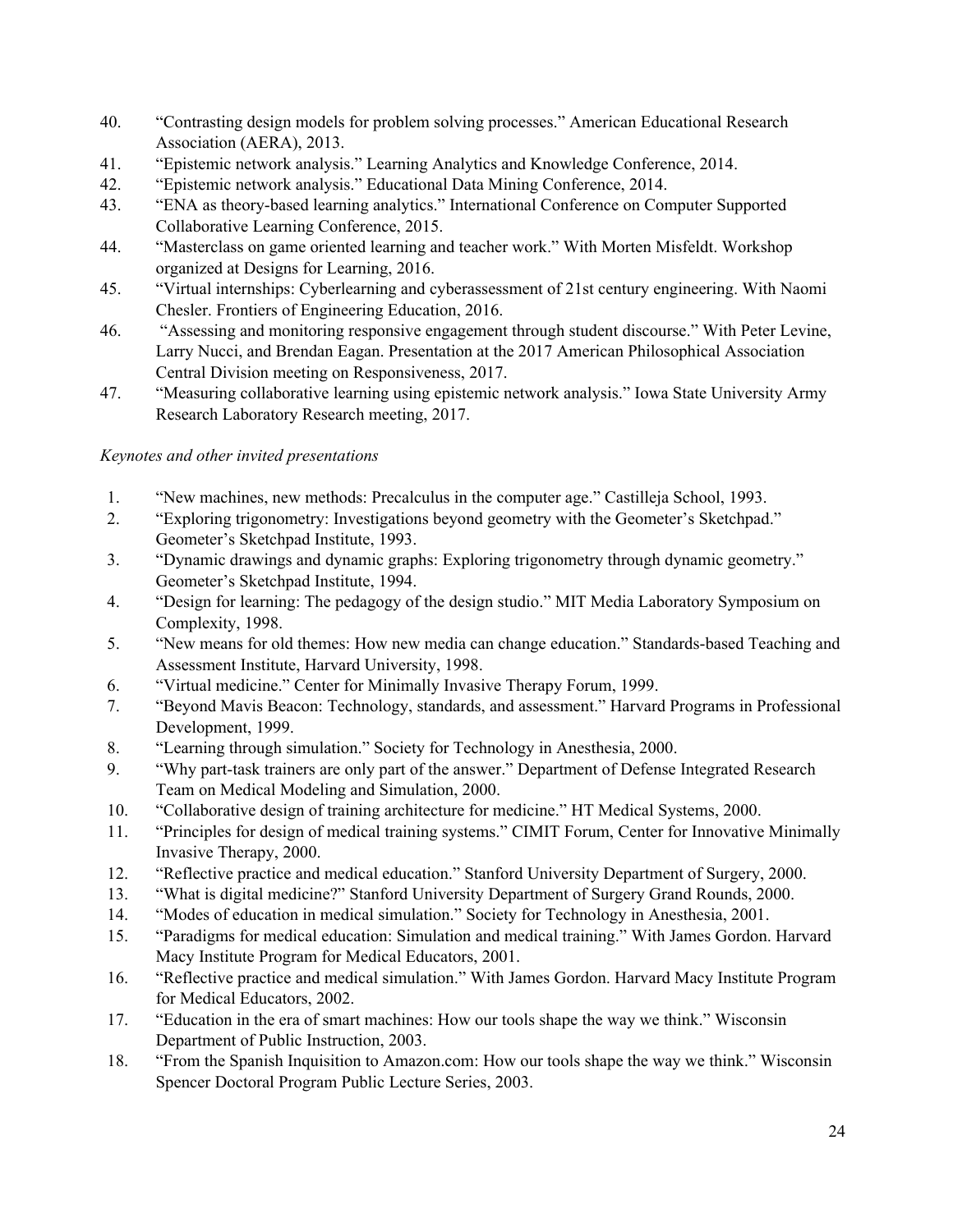- 19. "Learning in the digital age." Wisconsin Cooperative Educational Service Agencies Annual Meeting, 2004.
- 20. "Doctor, lawyer, merchant chief: Pedagogical praxis, epistemic frames, and education in the age of the smart machine." National Academy of Education Spring Retreat, 2004.
- 21. "The story behind a story: An epistemography of journalism 401." National Academy of Education Annual Meeting, 2004.
- 22. "Why the monkey can't do it: Reflective practice in medicine." Games for Health Conference, 2004.
- 23. "Epistemic Games." Serious Games Conference, 2004.
- 24. "Tools and thinking." University of Indiana Calumet Speaker Series, 2005.
- 25. "Video games and learning." BCEd Online: Building Global Learning Communities, 2005.
- 26. "Invited panel on informal education." Education Arcade, 2005.
- 27. "Games for thought: The future of education & how we can get there." Video Games, Kids, and the Future of Education Forum, 2005.
- 28. "Epistemic games as the real alternative school." Oregon Association for Alternatives in Education, 2005.
- 29. "Ogre, onion, parfait: Design research in the learning sciences." University of Indiana, 2005.
- 30. "Games for thought: Innovation in education through epistemic games." National Center for Technology Innovation Annual Technology Innovators Conference, 2005.
- 31. "Epistemic Games." Innovate Online Webcast, 2005.
- 32. "Epistemic games and the future of learning." University of Indiana, 2006.
- 33. "Games for thought." University of California at San Diego, 2006.
- 34. "Games for thought: The future of education." University of Copenhagen Conference on Learning Environments, 2006.
- 35. "How computer games help children learn." British Journal of Educational Psychology Current Trends Conference, 2006.
- 36. "How computer games help children learn." Games for Change Conference, 2006.
- 37. "Epistemic games for civic skills." Games for Change Conference, 2006.
- 38. "Epistemic games and digital literacy." 25th Annual Wisconsin Reading Research Symposium, 2006.
- 39. "Games as assistive technologies for learning." Arizona Technology Access Program Conference on Assistive Technology, 2006.
- 40. "Capacity building as an (epistemic) frame of mind: Thinking like a professional by playing as a professional." World Bank Institute Finance and Private Sector Development Unit, 2006.
- 41. "Epistemic games for innovative thinking." Cisco Systems, 2006.
- 42. "Do video games help kids learn?" Panel discussion with Sasha Barab, Nichole Pinkard, Jonathan Fanton, and Constance Yowell. MacArthur Foundation, 2007.
- 43. "Big game, little Game." Game Developers Conference Serious Games Summit, 2007.
- 44. "Testing assumptions: Creative approaches to gathering evidence of serious game impacts." With Carrie Heeter, Brian Winn, Richard Van Eck, and Caitlin Kelleher. Game Developers Conference Serious Games Summit, 2007.
- 45. "Stalking the elusive program of research." Wisconsin Center for Education Research, 2007.
- 46. "How computer games help children learn." IEEE Digital Game and Intelligent Toy Enhanced Learning Workshop, Taipei, 2007.
- 47. "Digital game based learning." With Jimmy Ho Man Lee, Clark Quinn, and Fong Lok Lee. IEEE Digital Game and Intelligent Toy Enhanced Learning Workshop, Taipei, 2007.
- 48. "How computer games help children learn." Scholastic Publishers, 2007.
- 49. "Epistemic games and learning." Learning Laboratory Denmark, 2007.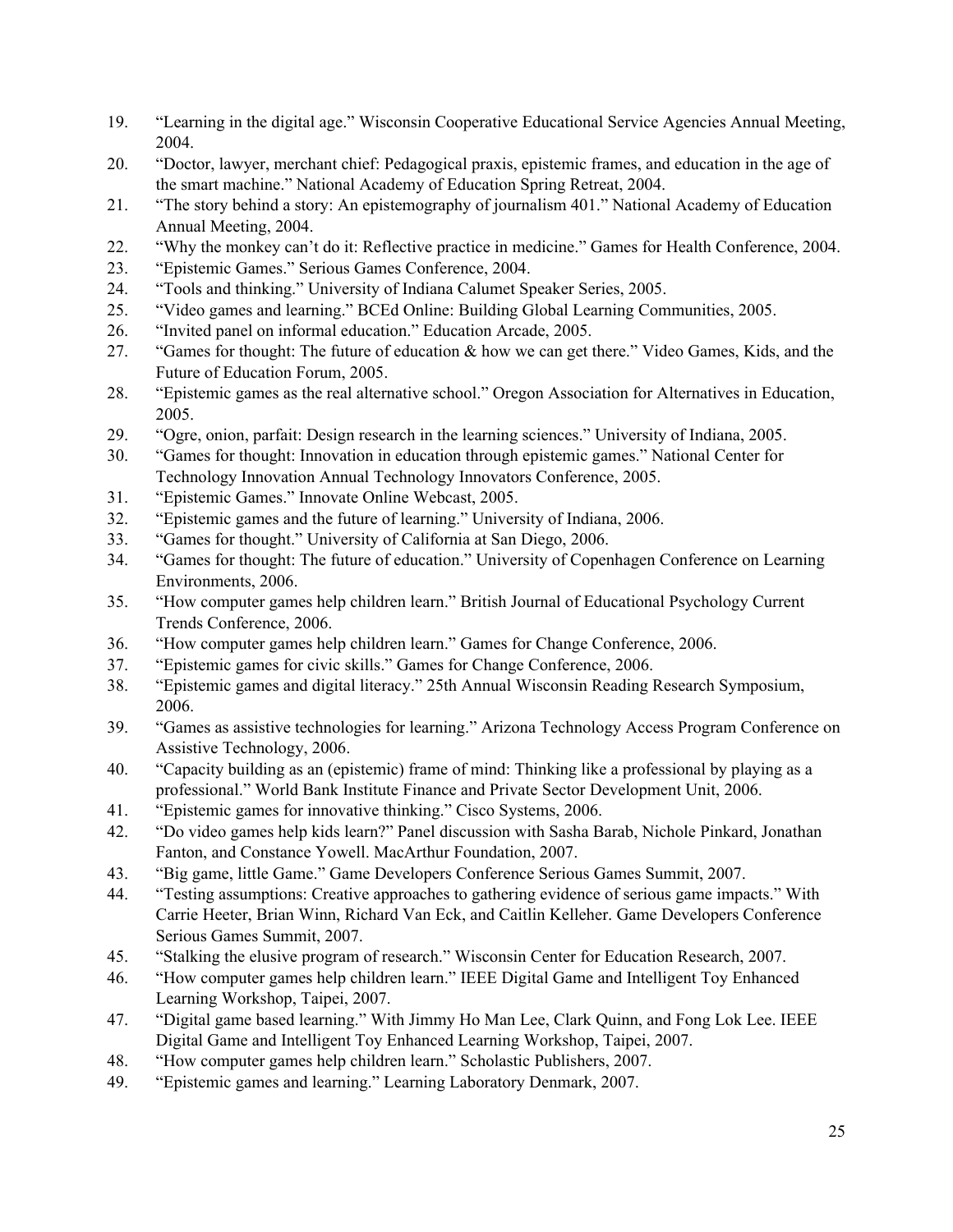- 50. "A professional practice simulation system for epistemic games." National Science Foundation Workshop on Interactive Games and Learning, Singapore, 2007.
- 51. "How computer games help children learn." University of Wisconsin–Madison School of Education Alumni Appreciation Day Keynote, 2007.
- 52. "How computer games help children learn." Bascom Hill Society, 2007.
- 53. "Computer games and the future of education." Madison World Future Society, 2007.
- 54. "Games and learning." Delta Roundtable on Teaching and Learning, University of Wisconsin–Madison, 2007.
- 55. "How computer games help children learn." Wednesday Nite@The Lab, University of Wisconsin–Madison, 2007.
- 56. "How computer games help children learn." OECD International Conference on games and Learning, Santiago, Chile, 2007.
- 57. "Epistemic games: Learning from cradle to boardroom." The eLearning Guild, 2007.
- 58. "Games and learning." Universidad Virtual Tecnolόgico de Monterrey, 2007.
- 59. "Using computer games for skill development and career preparation." Careers Conference, 2008.
- 60. "How computer games help children learn." Scholastic Books, 2008.
- 61. "How computer games help children learn." Digital Learning Conference, Oslo, 2008.
- 62. "How computer games help children learn." Chemical Heritage Foundation Leadership Initiative in Science Education, 2008.
- 63. "Epistemic network analysis." MacArthur Working Group on Assessment, 2008.
- 64. "Epistemic network analysis and learning in games." Digital Learning and Collaboration III Conference, Tubingen, Germany, 2008.
- 65. "Epistemic games and leadership." Games and Leadership Conference, Amsterdam, Netherlands, 2008.
- 66. "Digital learning systems." International Conference of the Learning Sciences, 2008.
- 67. "Digital learning." DREAM conference on Digital Content Creation, Odense, Denmark, 2008.
- 68. "How computer games help children learn." PICNIC Symposium, Amsterdam, Netherlands, 2008.
- 69. "The psychology of game-based learning." The Open University of the Netherlands, 2008.
- 70. "Epistemic games and learning." IVLOS Research Meeting, Utrecht University, 2008.
- 71. "How computer games help children learn." ITC In Education Conference, Sandvika, Norway, 2008
- 72. "Digital learning systems." Danish Pedagogical University, Copenhagen, Denmark, 2008.
- 73. "Epistemic Games." MUSE Research Group, Utrecht University, 2008.
- 74. "Digital learning systems." University of Graz, 2008.
- 75. "Digital learning systems." The Open University of the Netherlands Psychology Department Annual Meeting, 2008.
- 76. "How computer games help children learn." Utrecht University Honors Education Class, 2008.
- 77. "How computer games help children learn." Innovation and Information Conference, Lunteren, Netherlands, 2008.
- 78. "How computer games help children learn. Uitnodiging Studium Generale, Bilthoven, the Netherlands, 2009.
- 79. "Big game, little game." Utrecht School for the Arts, Hilversum, Netherlands, 2009.
- 80. "How computer games help children learn." ITC in Education Conference, Bergen, Norway, 2009.
- 81. "Digital learning systems." Utrecht Education Researchers Conference, Hilversum, Netherlands, 2009.
- 82. "Epistemic network analysis and digital learning." Knowledge Media Research Center, Tubingen, Germany, 2009.
- 83. "Designing big games." Maastricht University, 2009.
- 84. "How computer games help children learn." University of Nottingham, 2009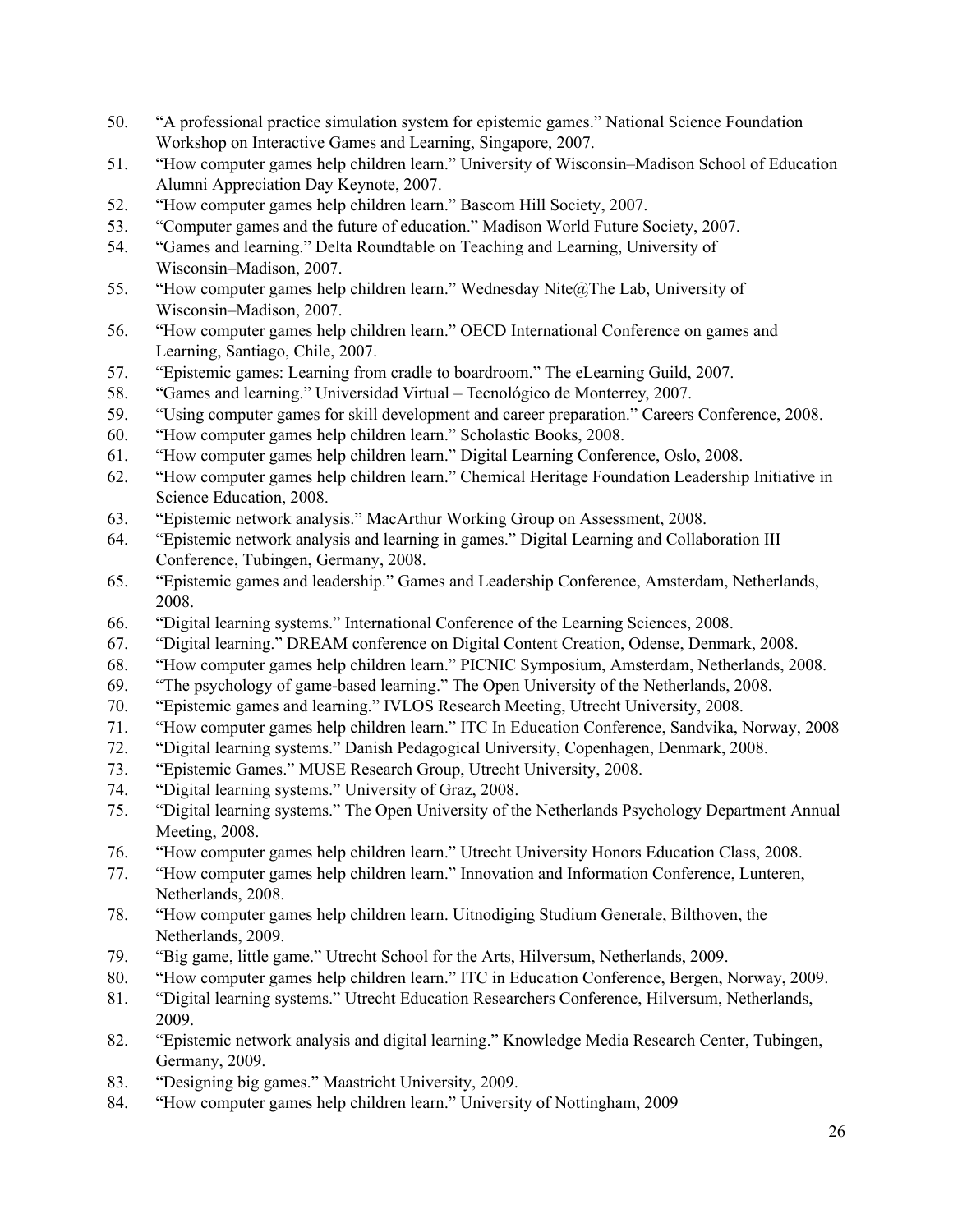- 85. "Digital learning systems." Learning Sciences Research Institute, University of Nottingham, 2009.
- 86. "How computer games help children learn." Kennisnet, Utrecht, Netherlands, 2009.
- 87. "How computer games help children learn." Ubisoft, Inc., Paris, France, 2009.
- 88. "Visualizing complex learning through epistemic network analysis." Carnegie Institute Data Visualization Convening, Palo Alto, CA, 2009.
- 89. "Epistemic Games: Professional learning through game play." Chief Naval Operations Strategic Studies Group, Newport, RI, 2009.
- 90. "Education for a global market: Computer games and the future of learning." National Education Institute, Singapore, 2009.
- 91. "Good games: How to find them, build them and test them." National Education Institute, Singapore, 2009.
- 92. "Educational games and assessment in the 21st century." HP Innovations in Education Worldwide Summit, 2010.
- 93. "Measuring disciplinary and interdisciplinary thinking using epistemic network analysis." National Science Foundation Annual PI meeting for Course, Curriculum and Laboratory Improvement Program, 2010.
- 94. "Assessing complex thinking through epistemic network analysis." National Science Foundation Annual PI Meeting for Course, Curriculum and Laboratory Improvement Program, 2010.
- 95. "The epistemologies of virtual mathematics." Kaput Center, University of Massachusetts-Dartmouth, 2010.
- 96. "The future of games and learning." Games: The Next Step meeting, Royal Netherlands Academy of Arts & Sciences, 2010.
- 97. "Game brain: The future of thinking in the age of computers." Conference on Serious Gaming, Royal Netherlands Academy of Arts & Sciences, 2010.
- 98. "The myth of the noble/digital/savage." 'In Gesprek met....', Universiteit Utrecht, 2010.
- 99. "Education through games." National Science Foundation Annual PI meeting for Transforming Undergraduate Education in Science, Technology, Engineering and Mathematics, 2011.
- 100. "Theory two: What learning looks like in the age of computer games." 4th Innova Cesal Meeting, 2011.
- 101. "Digital games: Teaching, learning, & assessment." Drexel University, 2011.
- 102. "How computer games teach critical 21st century learning skills." Webinar for edWeb Game-Based Learning Community, 2011.
- 103. "Games to teach and games to test: Developing and assessing innovation." Tufts STEM Education Lecture Series, 2011.
- 104. "Games to teach and games to test: Developing and assessing innovation." K12, Inc., 2011.
- 105. "Games to teach and games to test: Developing and assessing innovation." Wisconsin Association for Middle Level Education (WAMLE) Conference, 2011.
- 106. "Games to teach and games to test: Developing and assessing innovation." ETS Invited Lecture, 2011.
- 107. "Epistemic network assessment." National Academy of Education Summit, 2011.
- 108. "Games to teach and games to test: Developing and assessing innovation." LSI Advances in Learning Lecture Series, Arizona State University, 2012.
- 109. "PowerPoints that work." Spencer Foundation Invited Seminar, 2012.
- 110. "Games to teach and games to test: Developing and assessing innovation." Columbia University, 2012.
- 111. "Assessment within serious games." TEA Symposium, 2012.
- 112. "Games to teach and games to test: Developing and assessing innovation." International Association for Educational Assessment Conference, 2012.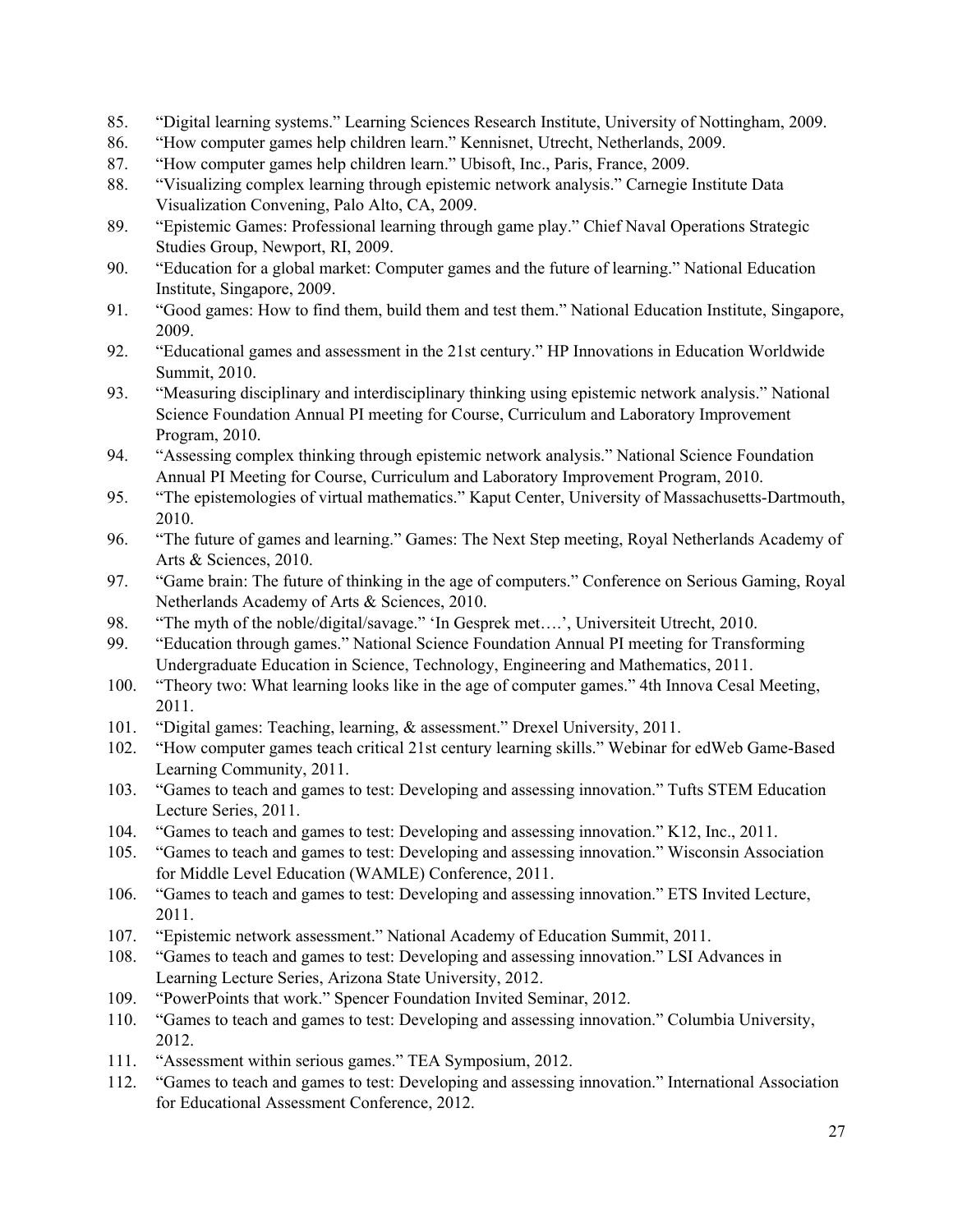- 113. "Games and assessment." CRESST Visiting Experts Panel, 2012.
- 114. "Engineering the future of education." Rice University, Houston Texas, 2012.
- 115. "Pragmatic epistemology." University of Paris IV-Sorbonne, 2013.
- 116. "Pragmatic epistemology." University of Lyon, 2013.
- 117. "Games for learning and assessment." University of Lyon, 2013.
- 118. "Epistemic games in the workplace." University of Grenoble, 2013.
- 119. "MOOCs and online gaming in engineering education." Frontiers of Engineering Education Symposium, 2013.
- 120. "The art and science of visual communication." Philosophy Institute workshop, The Spencer Foundation, 2014.
- 121. "How computer games help children learn." Universidade do Estabo da Bahia, Salvador, Brazil, 2014.
- 122. "Virtual internships." University of Wisconsin–Madison, 2014.
- 123. "Epistemic network analysis." University of Wisconsin–Madison, 2014.
- 124. "Pedagogy, data, and theory: The Nicene Creed of Education." Wisconsin Center for Education Research 50th Anniversary Conference, University of Wisconsin–Madison, 2014.
- 125. "Virtual internships: Cyberlearning and cyberassessment of 21st century thinking." Texas A&M University, 2014.
- 126. "Automated mentoring and virtual internships." Army Research Lab Meeting on Authoring Tools and Expert Modeling Techniques, 2014.
- 127. "ENA and quantitative ethnography." UW Action Research Core Meeting, 2014.
- 128. "Virtual internships: Cyberlearning and cyberassessment of 21st century thinking." Harvard Graduate School of Education Dean's Distinguished Lecture, 2015.
- 129. "Land Science." UW/Native Nations Summit on Environment and Health, 2015.
- 130. "Virtual internships as authentic STEM experiences." National Research Council Convocation on Discovery-Based Research Experiences for Undergraduates, 2015.
- 131. "Multimodal ENA." JENlab Research Meeting, 2015.
- 132. "Virtual internships and STEM cyberlearning." University of Exeter, 2015.
- 133. "Developing and measuring complex STEM thinking." Aalborg University, 2015.
- 134. "Measuring complex thinking in Learning Games." Workshop organized at the European Conference on Games Based Learning, 2015.
- 135. "Localization: The next frontier in games for learning." European Conference on Games Based Learning, 2015.
- 136. "Workshop on epistemic network analysis." Workshop organized at the University of Munich, 2015.
- 137. "Measuring complex thinking." University of Munich, 2015.
- 138. "Tools of quantitative ethnography: Epistemic Network Analysis and nCoder." ISLS Network of Academic Programs in the Learning Sciences (NAPLeS) webinar, 2016.
- 139. "New approaches to teaching and assessing clinical thinking skills." University of Wisconsin–Madison Department of Medicine Education Day, 2016.
- 140. "Quantitative ethnography." Aarhus University, 2016.
- 141. "Quantitative ethnography." Aalborg University at Copenhagen, 2016.
- 142. "Quantitative ethnography." Stockholm University, 2016.
- 143. "Quantitative ethnography." Swedish Defense Research Agency, 2016.
- 144. "Quantitative ethnography." University of Edinburgh, 2016.
- 145. "Technology for teaching professionalism." Leeds University, 2016.
- 146. "Epistemic network analysisː An open source tool for analysing large sets of discourse data." Leeds University, 2016.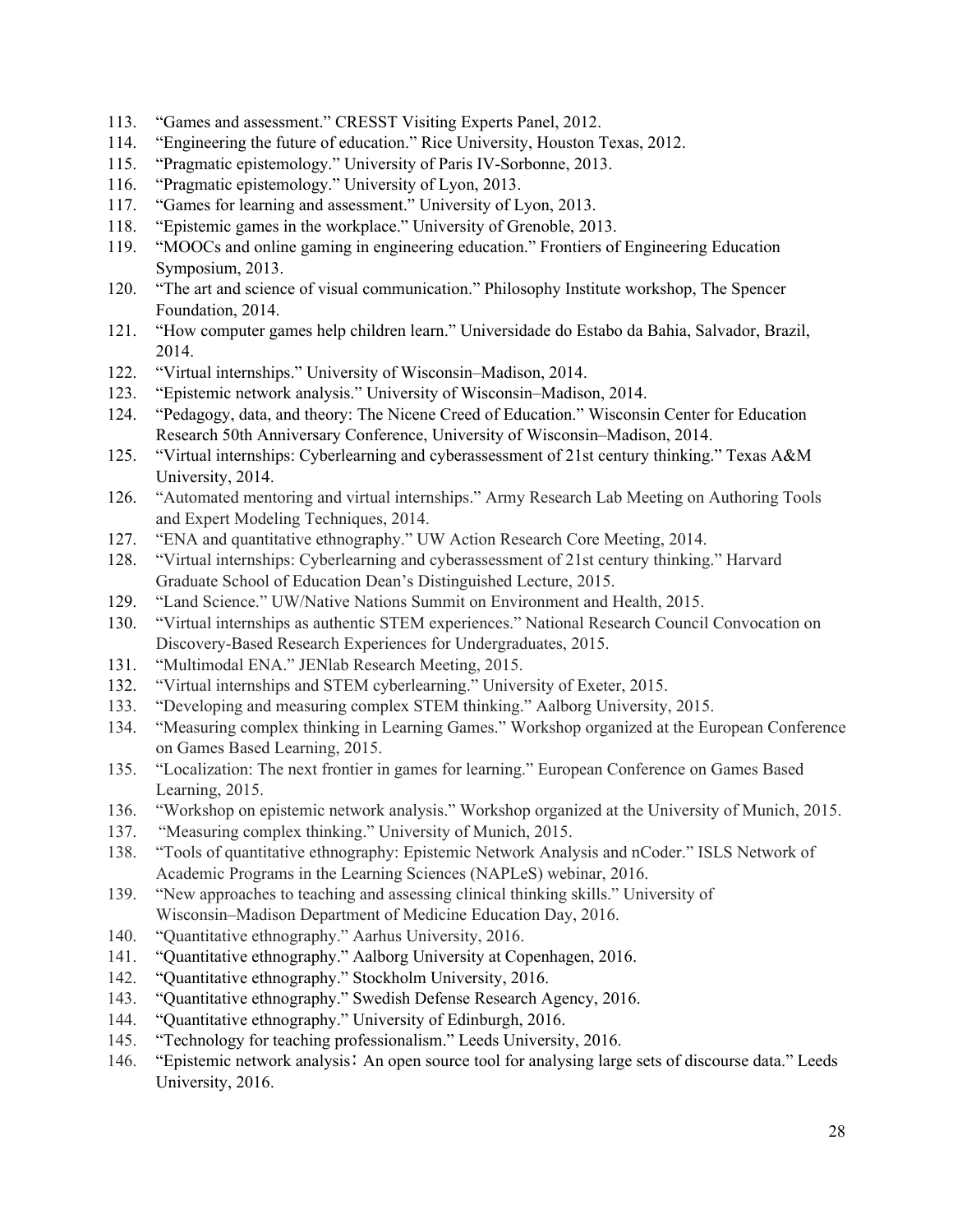- 147. "Quantitative ethnography: Measuring complex thinking using grounded data mining." Colorado State University, 2016.
- 148. "Virtual Internships." University of Edinburgh, 2017.
- 149. "Virtual Internships." Metropolitan University Copenhagen, 2017.
- 150. "Quantitative ethnography." Metropolitan University Copenhagen, 2017.
- 151. "Learning analytics and mixed methods." Aalborg University at Copenhagen, 2017.
- 152. "The role of meaning in learning analytics." Aalborg University at Copenhagen, 2017.
- 153. "Making meaning in the age of Big Data." Arizona State University, 2017.
- 154. "Quantitative ethnography." University of Washington, 2017.
- 155. "Making meaning in the age of Big Data." University of Washington, 2017.
- 156. "Quantitative ethnography." Griffith University, 2017.
- 157. "How to use data for teaching." Griffith University, 2017.
- 158. "Making meaning in the age of Big Data." Teachers College, 2017
- 159. "Quantitative ethnography." Teachers College, 2017.
- 160. "New Perspectives on Quantitative Ethnography." University of Edinburgh, 2017.
- 161. "Virtual Internships." University of Technology Sydney, 2017.
- 162. "Quantitative ethnography." University of Technology Sydney, 2017.
- 163. "Quantitative ethnography."Australasian Society for Computers in Learning in Tertiary Education webinar, 2017.
- 164. "Design principles for virtual internships." University of Sydney, 2017.
- 165. "Quantitative ethnography." University of Sydney, 2017.
- 166. "Quantitative ethnography." Teachers College, 2017.
- 167. "Quantitative ethnography." Shizuoka University, 2017.
- 168. "Quantitative ethnography." Tokyo University, 2017.
- 169. "Quantitative Ethnography." Senshu University, Tokyo, 2018.
- 170. "The Importance of Meaning: Going Beyond Mixed Methods to Turn Big Data into Real Understanding." Learning Analytics and Knowledge Conference, 2018.
- 171. "Quantitative Ethnography." Universidad de Guanajuato, 2018.
- 172. "Quantitative Ethnography." Instituto Politécnico Nacional de Mexico, 2018.
- 173. "Quantitative Ethnography." El Colegio de México, 2018.
- 174. "Using Quantitative Ethnography to Assess Complex, Collaborative Problem Solving." Educational Testing Service, 2018.
- 175. "Quantitative Ethnography." Michigan State University, 2018
- 176. "Workshop on Quantitative Ethnography." Michigan State University, 2018.
- 177. "Quantitative Ethnography." New York University, 2018.
- 178. "Workshop on Quantitative Ethnography." New York University, 2018.
- 179. "Workshop on Quantitative Ethnography." Drexel University, 2018.
- 180. "Quantitative Ethnography." Nordic Learning Analytics Summer Institute, 2018.
- 181. "Quantitative Ethnography." Stanford, 2018.
- 182. "Quantitative Ethnography." Berkeley, 2018.